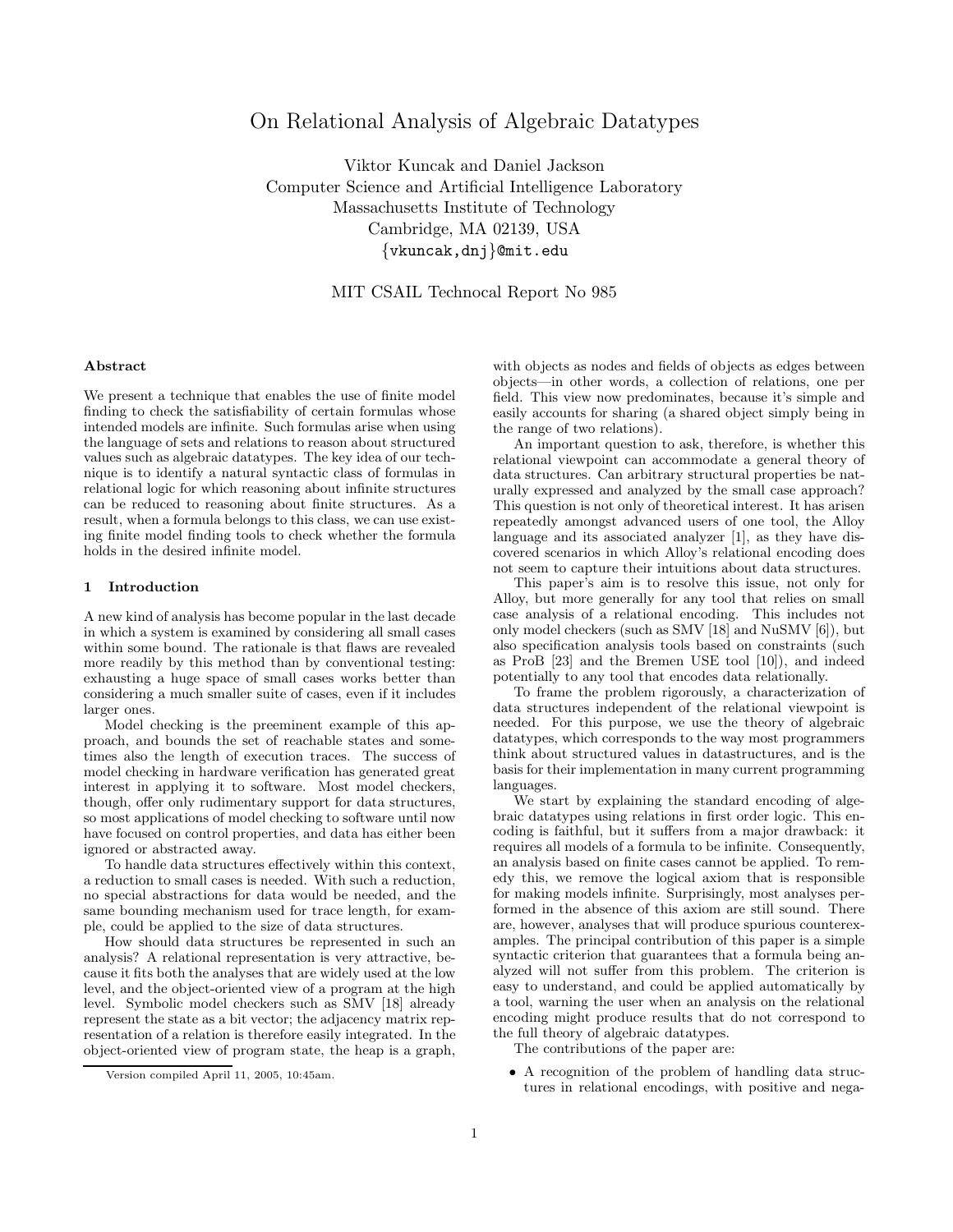tive illustrations;

- A rigorous formulation of the problem, in terms of encoding algebraic datatype axioms in first order logic, and invariance of formula semantics under the exclusion of the 'generator' axiom that generates infinite models;
- A simple and effective syntactic criterion characterizing the class of formulas for which an analysis involving only finite tests is sound and complete.

### 2 An Example

In this section, we motivate the problem with an example of a relational encoding of a simple algebraic datatype. We show how the omission of a 'generator' axiom can cause spurious counterexamples, but its inclusion results in inconsistency, making the encoding useless. The challenge is to determine under what conditions the axiom can be omitted while remaining faithful to the theory of algebraic datatypes.

The example will be given in Alloy [17], a modelling language based on a simple first-order logic with relational operators. Although our work was motivated by Alloy, our results apply more broadly, and the rest of the paper presents our theory in a standard logic that has no Alloy-specific features.

A datatype for lists would be declared in a language such as ML [31] like this:

```
datatype List = Nil | Cons of Element * List
```
where List is the datatype being declared, Element is the type corresponding to the elements, and Nil and Cons are constructors, with no arguments and two arguments respectively.

In Alloy, List and Element are represented as top-level sets (called 'signatures' in Alloy). Nil is a singleton set – the set containing the empty list.

```
sig Element {}
sig List {}
one sig Nil extends List {}
```
Cons is represented by a set Cons and two selectors, elt and rest:

```
sig Cons extends List {
    elt: Element,
    rest: List
}
```
The extends syntax makes Cons a subset of List, disjoint from Nil. The selectors are semantically just relations from the set Cons to the sets Element and List respectively.

The function cons can be written as an Alloy predicate

```
pred cons (e: Element, l: List, c: Cons) {
   c.elt = e and c.rest = l}
```
which associates with an element **e** and a list 1 any object c in Cons such that e and l are the element and rest components of c.

Now let's consider checking some putative theorems. This assertion says that the element of a list just created with an application of cons is the element used in the application:

```
assert A {
  all e: Element, l: List, c: Cons |
    cons (e, 1, c) => e = c.elt
}
```
This holds trivially—the consequent being contained in the hypothesis—and so, when when checked by the Alloy Analyzer, it yields no counterexamples. In contrast, suppose we check the assertion

```
assert B {
  all e: Element, l: List, c, c': Cons |
    (cons (e, 1, c) and cons (e, 1, c')) => c = c'}
```
which claims that cons is deterministic. The Alloy Analyzer will give a counterexample such as this:

 $List = \{L0, L1, L2\}$  $Cons = \{L1, L2\}$  $Nil = \{L0\}$ Element =  ${E0}$ elt = {(L1, E0), (L2, E0)}  $rest = \{(L1, L0), (L2, L0)\}\$  $e = {E0}$  $1 = \{L0\}$  $c = \{L1\}$  $c' = \{L2\}$ 

in which cons produces the two lists L1 and L2 which are structurally identical but nevertheless distinct list objects.

This might be acceptable for some applications, but if we wanted to model the kind of list used in languages such as ML, in which equality is structural (and identity of cells therefore cannot be observed), we could add an axiom

```
fact {
 all l, l': List |
   l.elt = l'.elt and l.rest = l'.rest => l = l'}
```
requiring that structurally identical lists have the same identity, ensuring that the assertion B is now valid.

Continuing with model exploration, we notice that in some cases Alloy generates cyclic lists as counterexamples of our properties. Because cyclic lists are not algebraic datatypes, we introduce the fact

```
fact {
 no l : List | l in l.^rest
}
```
ensuring that elt is an acyclic relation.

So far so good. Consider, however, an assertion claiming that cons is total:

```
assert C {
  all e: Element, l: List | some c: Cons |
    cons (e, l, c)
}
```
Given our intuition about algebraic datatypes, we expect this assertion to be valid. But in the relational setting, given the facts stated so far, the assertion C is actually invalid. The Alloy Analyzer will generate a counterexample such as: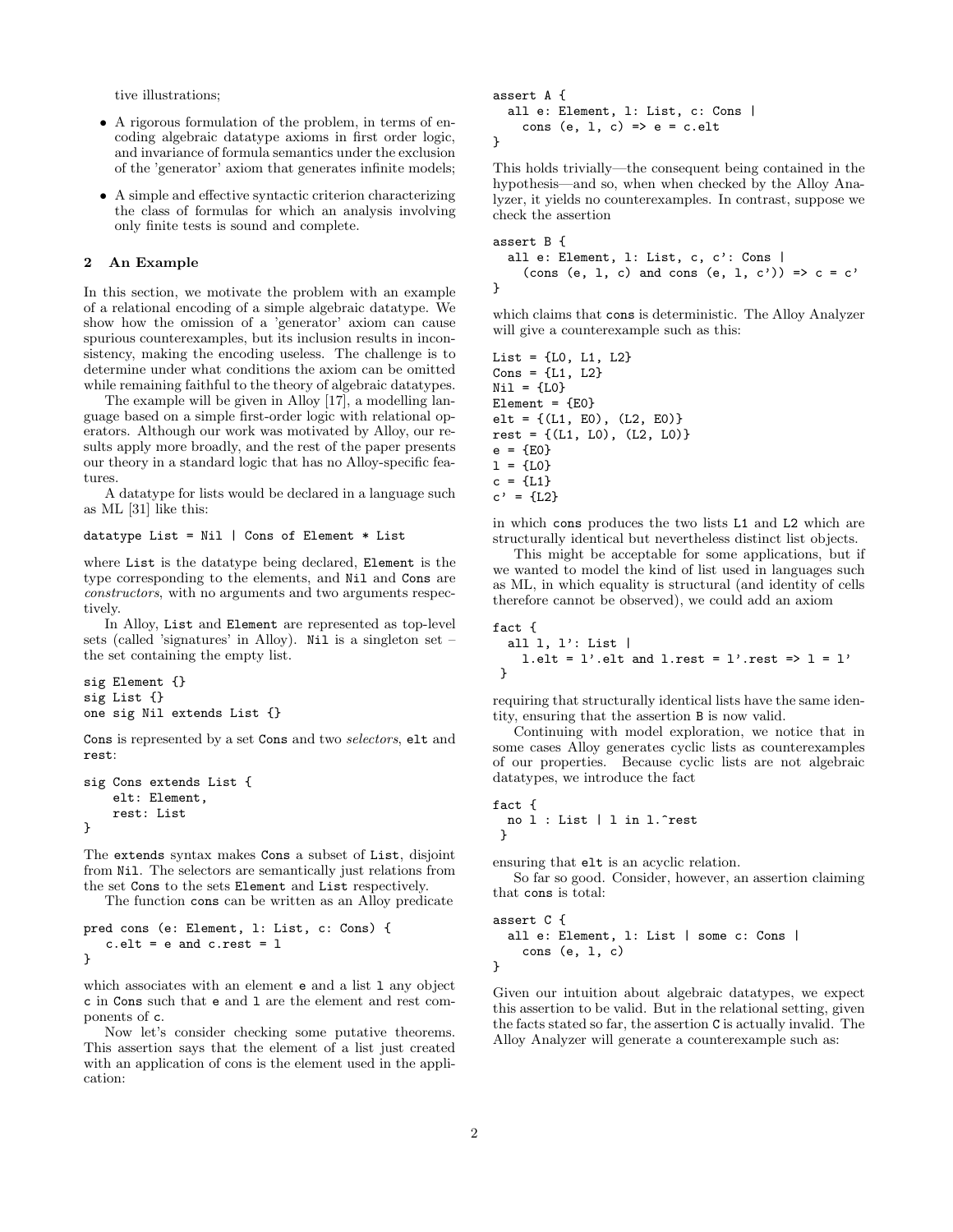List =  ${LD}$ Cons =  $\{\}$  $Nil = \{L0\}$  $Element = {EO}$  $elt = \{\}$ rest =  $\{\}$  $e = {E0}$  $1 = \{L0\}$ 

The problem, roughly speaking, is that the Analyzer is free to construct a counterexample in which there aren't enough lists.

Suppose, following our previous strategy, we attempt to add an axiom to rule out counterexamples of this form:

```
fact {
 all l: List, e: Element | some c: Cons |
      c.elt = e and c.rest = 1}
```
This 'generator' axiom ensures that the selector relations are complete: for any combination of list and element, it requires the existence of list for which they are components. This will indeed rule out the counterexample above. Unfortunately, however, it rules out all (nonempty) counterexamples, even to a manifestly false assertion (for example that 0 equals 1). The problem is that this axiom has no finite models, and is therefore *inconsistent* in a setting in which only finite models are considered.

The key idea of this paper is that a finite checker cannot incorporate this axiom, but must nevertheless be able to handle algebraic datatypes. The question then is what class of formulas have the same models whether or not this axiom is included. The contribution of this paper is a characterization of a class of such formulas that is both expressive and easily checked syntactically.

Assertion C, it turns, will not be in this class. The culprit is the innermost quantification. The nesting of quantifiers is not in itself problematic; rather, the problem is that the quantification is not bounded. If instead, it were bounded by an expression in terms of variables bound in an outer quantifier, no spurious counterexample would be generated, even in the absence of the generator axiom. For example, the assertion

```
assert D {
 all c: Cons | some l: c.*rest, e: Element |
    cons (e, l, c)
}
```
saying that each list is the result of an application of cons to some sublist, is valid, as expected (the expression c.\*rest is the application of the reflexive transitive closure of rest to c, giving the set of c's sublists).

#### 3 Logic and Algebraic Datatypes

This section introduces our two formalisms: term algebras, a theory of algebraic datatypes, and a first-order logic with transitive closure. We show how a term algebra can be straightforwardly translated into first-order logic, using four axioms. One of these is a generator axiom that causes all models to be infinite. In the following section, we establish our main result about when this axiom can be omitted.

Throughout the paper, we use binary trees as the canonical example of algebraic datatypes. Being simple and familiar, trees serve well as a pedagogical example. In addition,

$$
S \ ::= S_V | S_1 \setminus \text{setOp } S_2 | S.R | \{x_1, \ldots, x_n\}
$$
  
\n
$$
R \ ::= R_V | R_1 \setminus \text{setOp } R_2 | R_1.R_2 | \Delta | ^n R | *R
$$
  
\n
$$
\text{setOp} \ ::= \cup | \cap |
$$
  
\n
$$
A \ ::= (x_1, x_2) \in R | x \in S |
$$
  
\n
$$
S_1 = S_2 | R_1 = R_2 | x_1 = x_2
$$
  
\n
$$
B \ ::= A | B_1 \wedge B_2 | ^n B_1
$$
  
\n
$$
F \ ::= B | \forall x :: \text{sort}.F | \exists x :: \text{sort}.F | F_1 \wedge F_2 | ^n F_1
$$
  
\n
$$
\text{sort} \ ::= \text{Tree} | \text{Object}
$$



because trees can represent all other algebraic datatypes, there is no loss of generality.

Algebraic datatypes and term algebras. We consider structures that contain two kinds of values, or 'sorts': 1) a Tree sort, corresponding to algebraic datatypes, and 2) an Object sort, corresponding to all remaining values. In a programming language such as ML [31], we would define this algebraic datatype using a declaration such as:

datatype Tree = Nil | Node of Tree  $*$  Object  $*$  Tree datatype Object = Obj1 | Obj2 | ... | ObjN

Note that the datatype Tree has an infinite set of values, because there is no bound on the size of a tree. On the other hand, we assume that we have already finitized the set Object corresponding to the remaining values. If our structure had only values of sort Object, we could use existing techniques to search for models of formulas (such as [16]); our goal, however, is to reason about the structures that also contain values of the sort Tree. One view of the results of this paper is that we show how to effectively finitize algebraic datatypes, without making the conclusions derived in the finitization meaningless with respect to the intended world of arbitrarily large datatypes.

Algebraic datatypes have proven to be useful not only in programming languages, but also in model theory, where they correspond to term algebras [26, Chapter 23], [13, Section 1.3]. Term algebras are algebras in which values are interpreted syntactically: given a term  $t$  without free variables (a *ground term*), the interpretation of t is t itself. The term algebras corresponding to the Tree datatype are generated by:

1) a constant Nil of sort Tree, and

2) a binary constructor Node of type

Tree  $\times$  Object  $\times$  Tree  $\rightarrow$  Tree

We next present the logic we use to express the properties of structures containing terms and objects; we use this logic to write the formulas that we wish to analyze.

A logic with transitive closure. We consider a fragment of first-order logic with transitive closure. The syntax of our logic is in Figure 1: the nonterminal  $S$  denotes setvalued expressions, R denotes relation-valued expressions,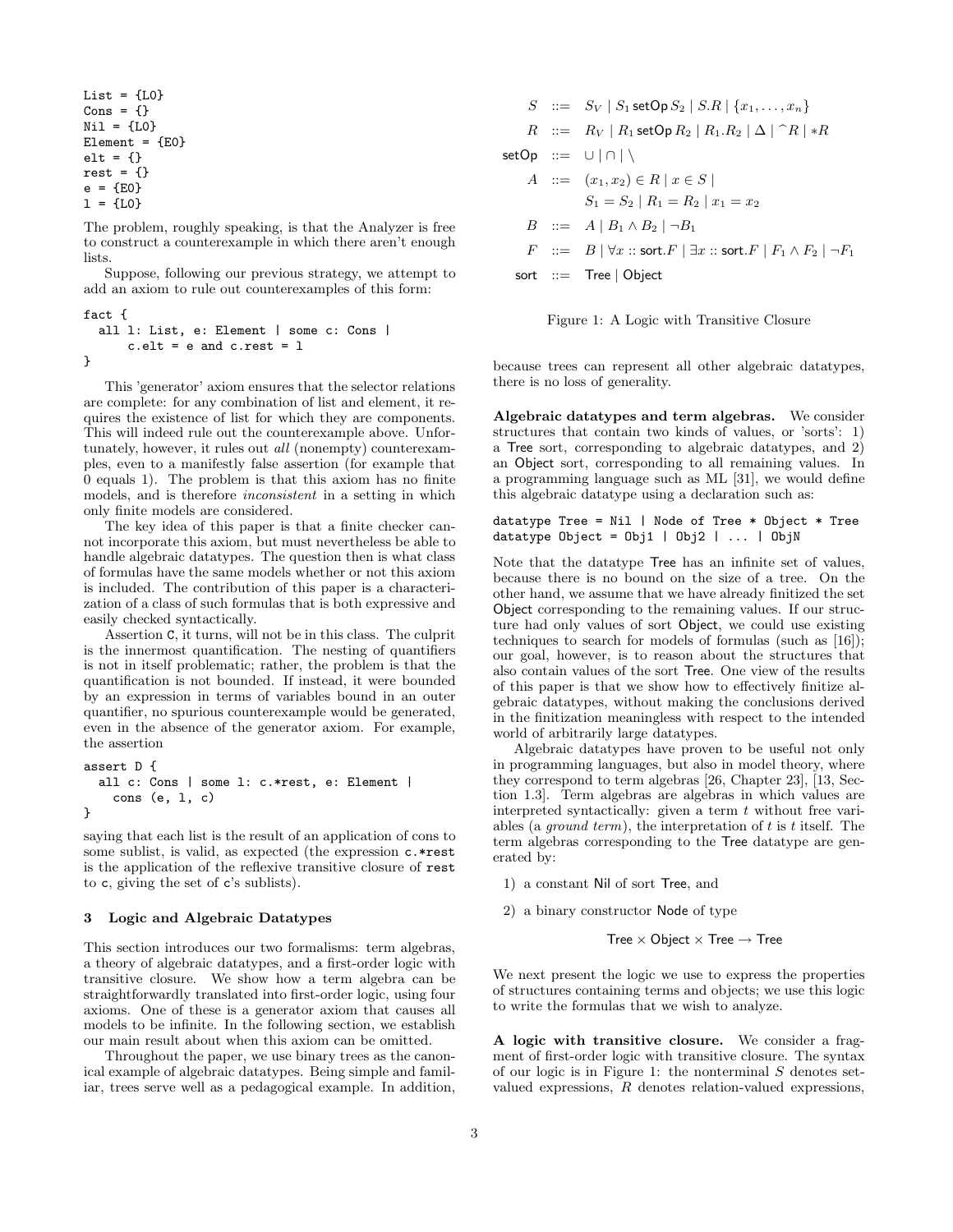$$
M = (T, O, \iota), \quad \alpha : \text{Vars} \to T \cup O
$$
\n
$$
[S_1 \text{ setOp } S_2]^{\mathcal{M}, \alpha} = [S_1]^{\mathcal{M}, \alpha} \text{ setOp } [S_2]^{\mathcal{M}, \alpha}
$$
\n
$$
[S.R]^{\mathcal{M}, \alpha} = \{y \mid \exists x \in [S]^{\mathcal{M}, \alpha}. (x, y) \in [R]^{\mathcal{M}, \alpha} \}
$$
\n
$$
[[R_1 \text{ setOp } R_2]^{\mathcal{M}, \alpha} = [\alpha(x_1), \dots, \alpha(x_n)]
$$
\n
$$
[[R_1 \text{ setOp } R_2]^{\mathcal{M}, \alpha} = [R_1]^{\mathcal{M}, \alpha} \text{ setOp } [R_2]^{\mathcal{M}, \alpha}
$$
\n
$$
[R_1.R_2]^{\mathcal{M}, \alpha} = [R_1]^{\mathcal{M}, \alpha} \text{ of } [R_2]^{\mathcal{M}, \alpha}
$$
\n
$$
[(x, z) \mid \exists y. (x, y) \in [R_1]^{\mathcal{M}, \alpha} \land (y, z) \in [R_2]^{\mathcal{M}, \alpha} \}
$$
\n
$$
[[S_1 = S_2]^{\mathcal{M}, \alpha} = ([S_1]^{\mathcal{M}, \alpha} = [S_2]^{\mathcal{M}, \alpha})
$$
\n
$$
[[R_1 = R_2]^{\mathcal{M}, \alpha} = ([R_1]^{\mathcal{M}, \alpha} = [R_2]^{\mathcal{M}, \alpha})
$$
\n
$$
[[x_1 = x_2]^{\mathcal{M}, \alpha} = (\alpha(x_1) = \alpha(x_2))
$$
\n
$$
[[(x_1, x_2) \in R]^{\mathcal{M}, \alpha} = (\alpha(x_1), \alpha(x_2)) \in [R]^{\mathcal{M}, \alpha}
$$
\n
$$
[[rR]^{\mathcal{M}, \alpha} = (\alpha(x_1), \alpha(x_2)) \in [R]^{\mathcal{M}, \alpha}
$$
\n
$$
[[rR]^{\mathcal{M}, \alpha} = (\alpha(x_1), \alpha(x_2)) \in [R]^{\mathcal{M}, \alpha}
$$
\n
$$
[[rR]^{\mathcal{M}, \alpha} = [\alpha(x_1, x_i) \in [R]^{\mathcal{M
$$

[ $\exists x$  :: Object.  $F$ ]<sup>M, $\alpha$ </sup> =  $\exists o \in O$ . [ $F$ ]<sup>M, $\alpha'$ </sup>,  $\alpha' = \alpha[x := o]$ 



A denotes atomic formulas, B denotes quantifier-free formulas, and F denotes general (potentially quantified) formulas. The non-terminal  $S_V$  denotes sets (corresponding to oneplace predicates), whereas the non-terminal  $S_R$  denotes binary relations (corresponding to two-place predicates). Notation  $\hat{r}$  denotes the irreflexive transitive closure of the binary relation  $r$ , whereas  $*r$  denotes the reflexive transitive closure of r. (Among the expressions that we intentionally omit are the universal set, and relation inverse. These constructs make it difficult to ensure certain locality properties of the expressions that are useful for the formulation of our result.) We use the shorthand  $\exists^1 x. F$  for the formula

$$
\exists x. F(x) \land (\forall x, y. F(x) \land F(y) \Rightarrow x = y).
$$

We interpret formulas in our logic over two-sorted structures  $M = (T, O, \iota)$  where T is the domain of the sort Tree, O is the domain of the sort Object, and  $\iota$  with domain  $S_V \cup R_V$ interprets the built-in sets and relations of the structure  $M$ , so that  $\iota(s) \subseteq T$  or  $\iota(s) \subseteq O$  if s is a built-in set, and  $u(r) \subseteq T^2$ ,  $u(r) \subseteq O^2$ ,  $u(r) \subseteq T \times O$ , or  $u(r) \subseteq O \times T$  if r is a built-in relation. The standard model-theoretic semantics of our logic is in Figure 2. The function  $\alpha$  : Vars  $\rightarrow T \cup O$ is a valuation that maps each variable to its value. If  $\varphi$  is a sentence (a formula with no free variables) then  $\llbracket \varphi \rrbracket^{M,\alpha}$  does not depend on  $\alpha$ , so when  $\varphi$  is a sentence and  $\llbracket \varphi \rrbracket^{M,\alpha} = \text{true},$ we say that M is a model of the sentence  $\varphi$ . A structure M is a model of a set of sentences iff M is a model of each of the sentences in the set.

Note that, although we use set-theoretic notation such as  $x \in S$  and  $(x, y) \in R$ , our logic does not allow quantification over sets, and is no stronger than first-order logic with transitive closure. Recall, however, that first-order logic is very expressive. Indeed, first-order logic has been used as a foundation for set theory and all of mathematics [30]. Note also that the axioms and definitions used to represent many mathematical problems in first-order logic are often made under the assumption that the logic is interpreted over infinite structures. We view the results of this paper as a contribution towards reasoning about infinite structures using techniques that have proven to be effective for finite structures.

A language for term algebras. The language in Figure 1 presents a general logic over arbitrary sets and relations. We next turn to the question of choosing the sets and relations that are appropriate for describing term algebras.

Term algebras can be described using constructor relations, such as Node, or using selector relations, which are the inverse of the constructors [13, Section 2.6]. For our purpose, it is more convenient to use selectors. Because we consider a binary tree, we use the selectors left, content, and right, where left and right denote the children of a node in the tree, and content denotes the Object value associated with a tree node. We represent selectors as binary relations that are partial functions defined on non-Nil terms. We define the relation node as the following shorthand:

$$
(t,t_1,o,t_2) \in \text{node} \iff (t,t_1) \in \text{left} \land (t,o) \in \text{content} \land (t,t_2) \in \text{right} \land t \neq \text{Nil}
$$

We also use the subterm relation, defined using transitive closure:

subterm  $\stackrel{\text{def}}{=} \hat{ }$ (left ∪ right)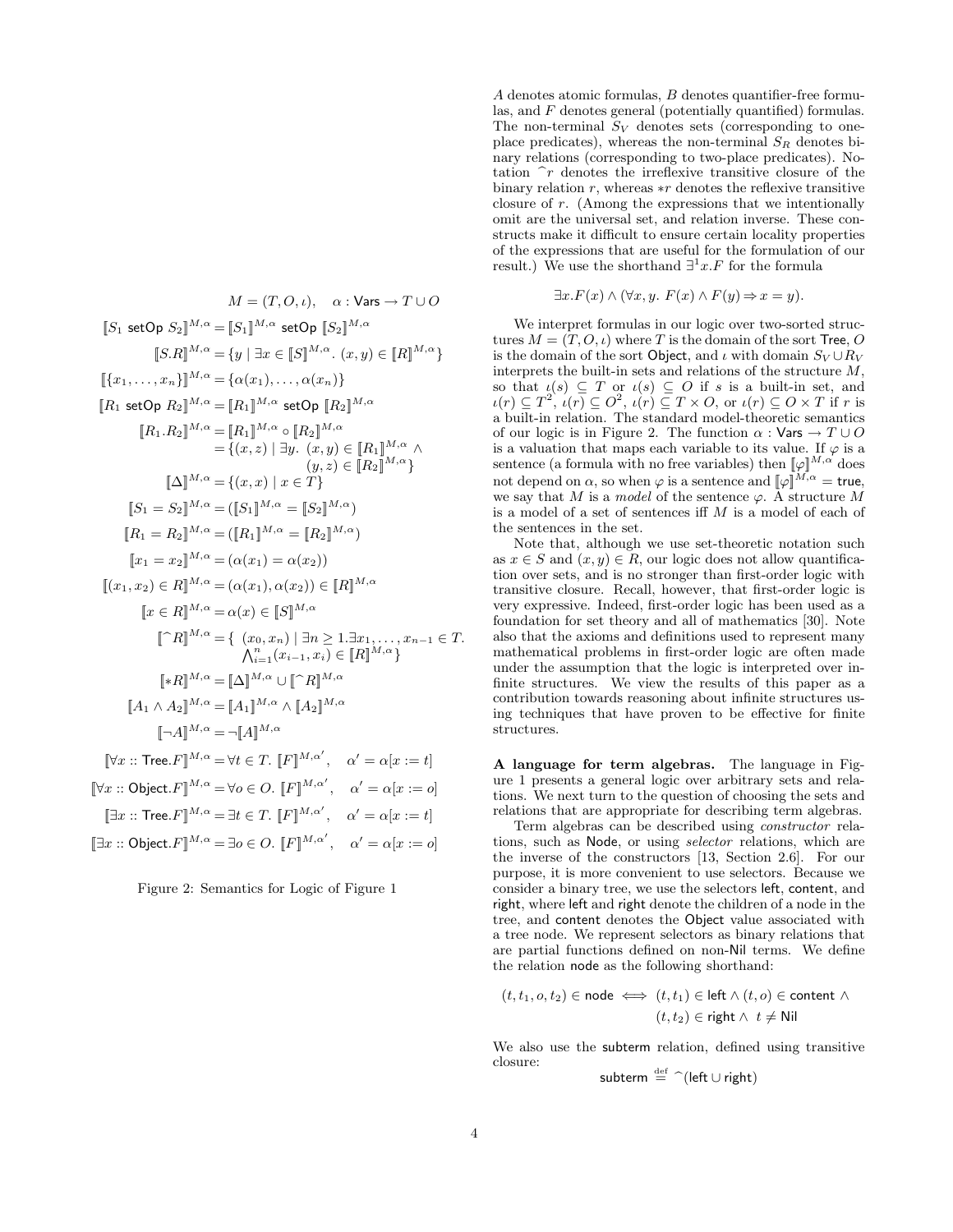The term model. We are interested in checking the satisfiability of formulas over the term algebra structure  $M_T = (T_T, O, \iota_T)$  given as follows:

- $T_T$  is the set of ground terms generated by constants Nil and Node; in other words,  $T$  is the least set such that
	- 1. Nil  $\in T_T$ , and
	- 2. if  $t_1, t_2 \in T_T$  and  $o \in O$ , then  $\mathsf{Node}(t_1, o, t_2) \in T_T$ .
- $O$  is a finite set;
- $\iota_T$  is defined as follows:

 $\iota_T(Nil) = Nil$  $\iota_T(\text{left}) = \{(\text{Node}(t_1, o, t_2), t_1) \mid t_1, t_2 \in T_T, o \in O\}$  $\iota_T$ (content) = {(Node( $t_1, o, t_2$ ),  $o$ ) |  $t_1, t_2 \in T_T, o \in O$ }  $\iota_T(\text{right}) = \{ (\text{Node}(t_1, o, t_2), t_2) \mid t_1, t_2 \in T_T, o \in O \}$ 

Figure 3 sketches one part of the structure  $M_T$ .

Axioms for term algebras. We adopt the following axioms to describe the properties of of term algebras:

• Selectors: The binary relations left, content, and right are total functions on the non-Nil elements of the sort Tree, and are undefined on Nil:

1. 
$$
\forall t :: \text{Tree. } t \neq \text{Nil} \Rightarrow (\exists^1 t_1 :: \text{Tree. } (t, t_1) \in \text{left}) \land
$$
  
\n $(\exists^1 o :: \text{Object. } (t, o) \in \text{content}) \land$   
\n $(\exists^1 t_1 :: \text{Tree. } (t, t_1) \in \text{right})$   
\n2.  $\forall t_1 :: \text{Tree. } \forall o :: \text{Object. } (\text{Nil}, t_1) \notin \text{left} \land$   
\n $(\text{Nil}, o) \notin \text{content} \land$ 

 $(Nil, t_1) \notin$  right

We assume that a simple type system of our two-sorted language rules out the application of relations to elements of inappropriate sort; for example, if  $t$  :: Tree and  $o$  :: Object, then  $(t, o) \in$  left is not a well-formed formula.

• Uniqueness: The defined relation node has the properties of a partial function:

 $\forall t, t', t_1, t_2 :: \text{Tree}.\forall o :: \text{Object}.$  $(t,t_1,o,t_2)\in\mathsf{node}\wedge\overline{(t',t_1,o,t_2)}\in\mathsf{node}\,{\Rightarrow}\, t=t'$ 

• Generator: The defined relation node has the properties of a total function:

 $\forall t_1, t_2$  :: Tree. $\forall o$  :: Object.  $\exists t$  :: Tree.  $(t, t_1, o, t_2) \in \text{node}$ 

(This axiom holds in  $M_T$ , but we will consider the consequences of omitting it from the axiomatization.)

• Acyclicity: A term is never a proper subterm of itself; that is, the subterm relation is acyclic:

$$
\forall t::\text{Tree. }(t,t)\notin\text{subterm}
$$

We denote by SUGA the conjunction of the axioms above (taking the first letter of the name of each axiom).

Note that the SUGA axioms have no finite models. Namely, although not all models of SUGA are isomorphic, they all contain an infinite chain of elements  $t_0, t_1, t_2, \ldots$ where  $t_0 =$  Nil and  $(t_{i+1}, t_i, o,$  Nil)  $\in$  node. These elements exist by the *Generator* axiom; the *Acyclicity* axiom guarantees that they are all distinct because they are ordered by the subterm relation.

In first-order logic without transitive closure, term algebras have a complete axiomatization [26, Chapter 23], [25]: there is a set of first-order sentences whose consequences are precisely the sentences that are true in the structure  $M_T$ (this set of sentences is infinite and requires some axiom schemas). However, even a complete axiomatization does not characterize the models up to isomorphism. For example, our SUGA axioms allow countable models with countably infinite paths of left and right that never terminate at Nil. The completeness of the axiomatization of term algebras is not of direct interest to us in any case, because a complete axiomatization forces the model to be infinite. Instead, we look for subclasses of formulas that can be checked on finite structures, and we show the soundness of our technique using a model-theoretic approach: we look at the truth value of the formulas in the desired term model  $M_T$  (as opposed to checking whether the formulas are a consequence of an axiomatization of  $M_T$  as in a proof-theoretic approach).

#### 4 Finite Satisfiability Result

This section presents the main results of our paper, which enable the checking of properties of algebraic datatypes using finite models. The basic idea of our approach is the following: to prevent all models from being infinite, we drop the Generator axiom. Denote by SUA the conjunction of the remaining axioms (Selectors, Uniqueness, Acyclicity). It turns out that, among the finite structures, SUA characterizes precisely the substructures of the term model that are subterm-closed (if  $t$  is in the structure, then so is each subterm of  $t$ ). Having proved this characterization, we identify a class of sentences whose validity in a finite model implies the validity in the full infinite model  $M_T$ .

We next define the notion of a sub-term closed finite substructure of  $M_T$ , illustrated in Figure 3. Intuitively, a finite substructure  $M_0 = (T_0, O, \iota)$  of  $M_T$  is a structure obtained from  $M_T$  by selecting a finite set  $T_0$  of terms and preserving all the relations between the terms in  $T_0$ . A structure is subterm-closed if a subtree of each tree in  $T_0$  is also in  $T_0$ . More precisely, we have the following.

Consider a term model  $M_T = (T_T, O, \iota_T)$ . A substructure of  $M_T$  is a structure  $M_0 = (T_0, O, \iota_0)$  where  $T_0 \subseteq T_T$  and the relations given by  $\iota_0$  are restrictions of the corresponding relations given by  $\iota_T$ , that is,  $\iota_0$ (left) =  $\iota_T$ (left)  $\cap T_0^2$ ,  $\iota_0(\mathsf{right}) = \iota_T(\mathsf{right}) \cap T_0^2, \text{ and } \iota_0(\mathsf{content}) = \iota_T(\mathsf{content}) \cap T_0$  $T_0 \times O$ . (We have for simplicity assumed that substructures have the same domain  $O$  of values of the sort Object.) A subterm-closed finite substructure of  $M_T$  is a finite substructure  $M_0$  of  $M_T$  whose domain of terms  $T_0$  satisfies the property  $t \in T_0 \land (t, t_1) \in [\text{subterm}]^{M_T, \alpha} \Rightarrow t_1 \in T_0$  for all  $t, t_1 \in T$ .

We then have the following completeness theorem that explains why the SUA axioms are adequate. This theorem allows us to ensure that any model of SUA axioms has precisely the properties of a subterm-closed finite substructure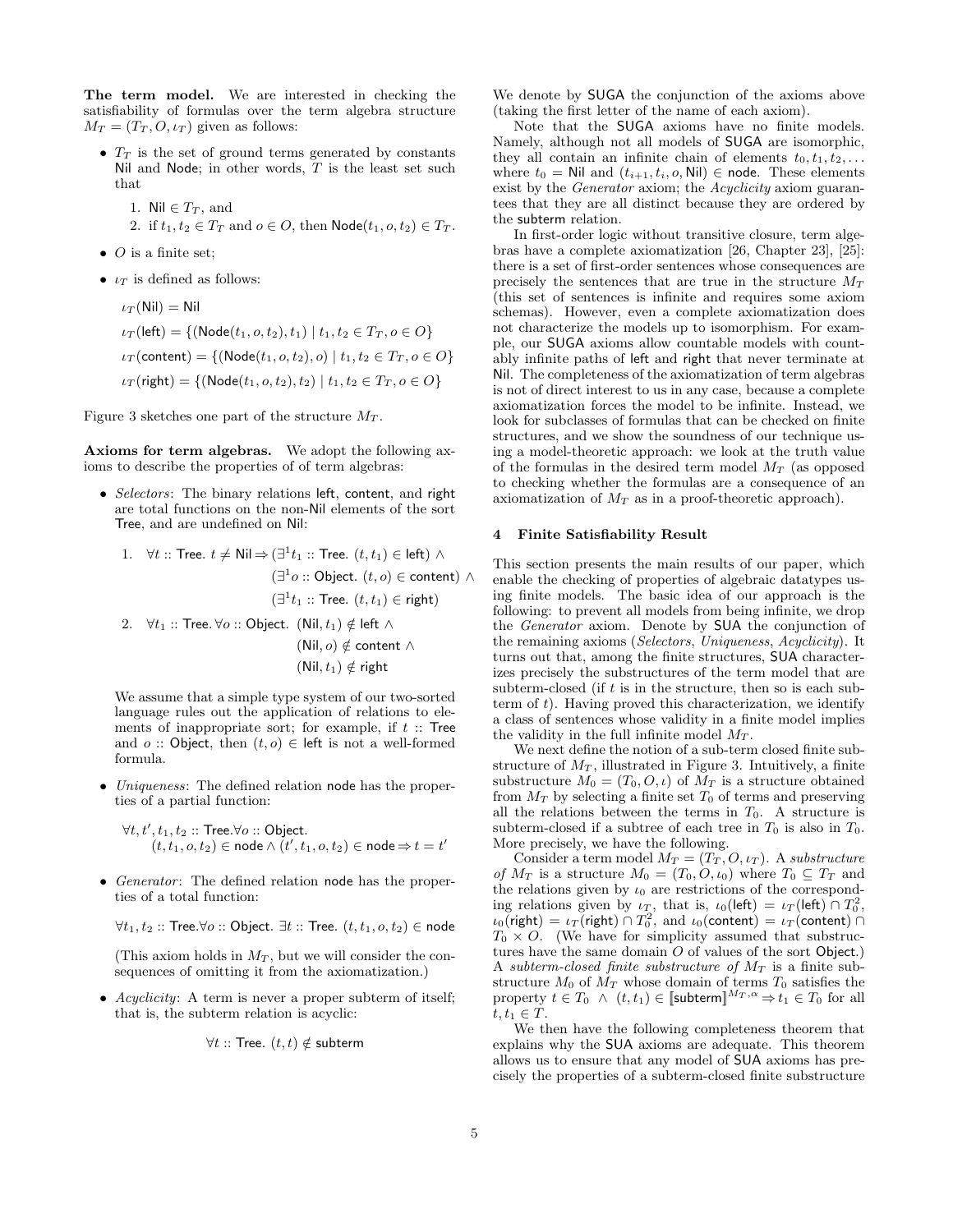

Figure 3: Sketch of the infinite structure  $M_T$  and an example of one of its finite subterm-closed substructures  $M_0 =$  $(T_0, \{o\}, \iota_0)$  where  $T_0 = \{$ Nil,  $t_1, t_2\}$  for  $t_1 = \textsf{Node}(\textsf{Nil}, o, \textsf{Nil})$ and  $t_2$  = Node( $t_1$ , Nil). The edges corresponding to the content relation are omitted for clarity.

of the term model  $M_T$ .

Theorem 1 (Axiomatization of Finite Substructures) A two-sorted structure M is a model of SUA iff M is isomorphic to some subterm-closed finite substructure  $M_0$  of  $M_{\rm T}$ .

The proof of Theorem 1 is in Section 8.

Having identified that the SUA axioms enforce that a finite structure "looks like" a term algebra  $M_T$ , we turn to the question of when is the case that checking a property in a finite model is sufficient to ensure that the property holds in the full model  $M_T$ . We first look at sentences that contain only existential quantifiers.

An existential sentence  $\varphi$  is a formula of the form

$$
\exists t_1 :: \mathsf{Tree}.\ \ldots \ \exists t_n :: \mathsf{Tree}. \ \psi
$$

where  $\psi$  is quantifier-free and the free variables of  $\psi$  are  $t_1, \ldots, t_n$ . The following is a fundamental property of structures (dual to the property that if a universal sentence holds in a structure then it also holds in its substructure).

**Fact 1** Let  $M_1$  be a substructure of M and  $\varphi$  a purely existential sentence. If  $\varphi$  holds in  $M_1$ , then  $\varphi$  also holds in  $M$ .

Informally, the property holds because the same existential witnesses from the smaller structure can be used in the larger structure.

An important consequence of Theorem 1 and Fact 1 is the following: if  $\varphi$  is an existential sentence and the conjunction SUA  $\land \varphi$  holds in a finite two-sorted model  $M_1$ , then

 $\varphi$  holds in some subterm-closed finite substructure  $M_0$  of  $M_T$ , so  $\varphi$  holds in the full term model  $M_T$ . We thus obtain a method to check whether a formula  $\varphi$  holds in  $M_T$ . In the rest of this section, we generalize this result by allowing arbitrary quantification in  $\varphi$ , as long as it is bounded by previously introduced values. The intuitive reason why this generalization is possible is that we are checking formulas on subterm-closed structures, which means that the bounded quantification has the same semantics in the substructure  $M_0$  and in the full infinite structure  $M_T$ .

Let  $S$  be a set-valued term, denoted  $S$  in Figure 1, and suppose that  $S$  does not contain variable  $t$ . A bounded universal term quantifier

$$
\forall_S t :: \mathsf{Tree}.\, F
$$

is a shorthand for the formula

$$
\forall t :: \textsf{Tree}. \ t \in S \ \Rightarrow \ F
$$

Dually, a bounded existential term quantifier

$$
\exists_S t :: \mathsf{Tree}. F
$$

is a shorthand for the formula

 $\exists t$  :: Tree.  $t \in S \land F$ 

Hence, bounded quantifiers are expressible in terms of the ordinary quantifiers, but are more restrictive. An existential—bounded-universal sentence requires each universal quantifier to be bounded by some set expression S. More precisely, we have the following definition:

Definition 1 An existential—bounded-universal sentence (an EBU sentence) is a formula of the form

$$
Q_1v_1 :: s_1. \ldots Q_nv_n :: s_n. \psi
$$

where  $\psi$  is a quantifier-free formula (denoted B in Figure 1) and each  $Q_i v_i :: s_i$  is a quantifier or a bounded quantifier of one of the following forms:

- An existential term quantifier  $\exists v_k$  :: Tree;
- A bounded universal term quantifier  $\forall_S v_k$  :: Tree where the free variables of the set-valued term S are among the previously quantified variables  $v_1, \ldots, v_{k-1}$ ;
- A bounded existential term quantifier  $\exists_S v_k$  :: Tree where the free variables of the set-valued term S are among the previously quantified variables  $v_1, \ldots, v_{k-1}$ (this quantifier is a special case of the existential term quantifier);
- A universal object quantifier  $\forall v_k$  :: Object;
- An existential object quantifier  $\exists v_k$  :: Object.

We write  $\varphi \in$  EBU to denote that  $\varphi$  is an EBU sentence.

Note the ways in which EBU sentences generalize purely existential sentences: not only is it possible to have arbitrary bounded quantifiers, it is also possible to introduce new unrestricted existential quantifiers, even after bounded universal quantifiers.

We are now ready to state our main theorem: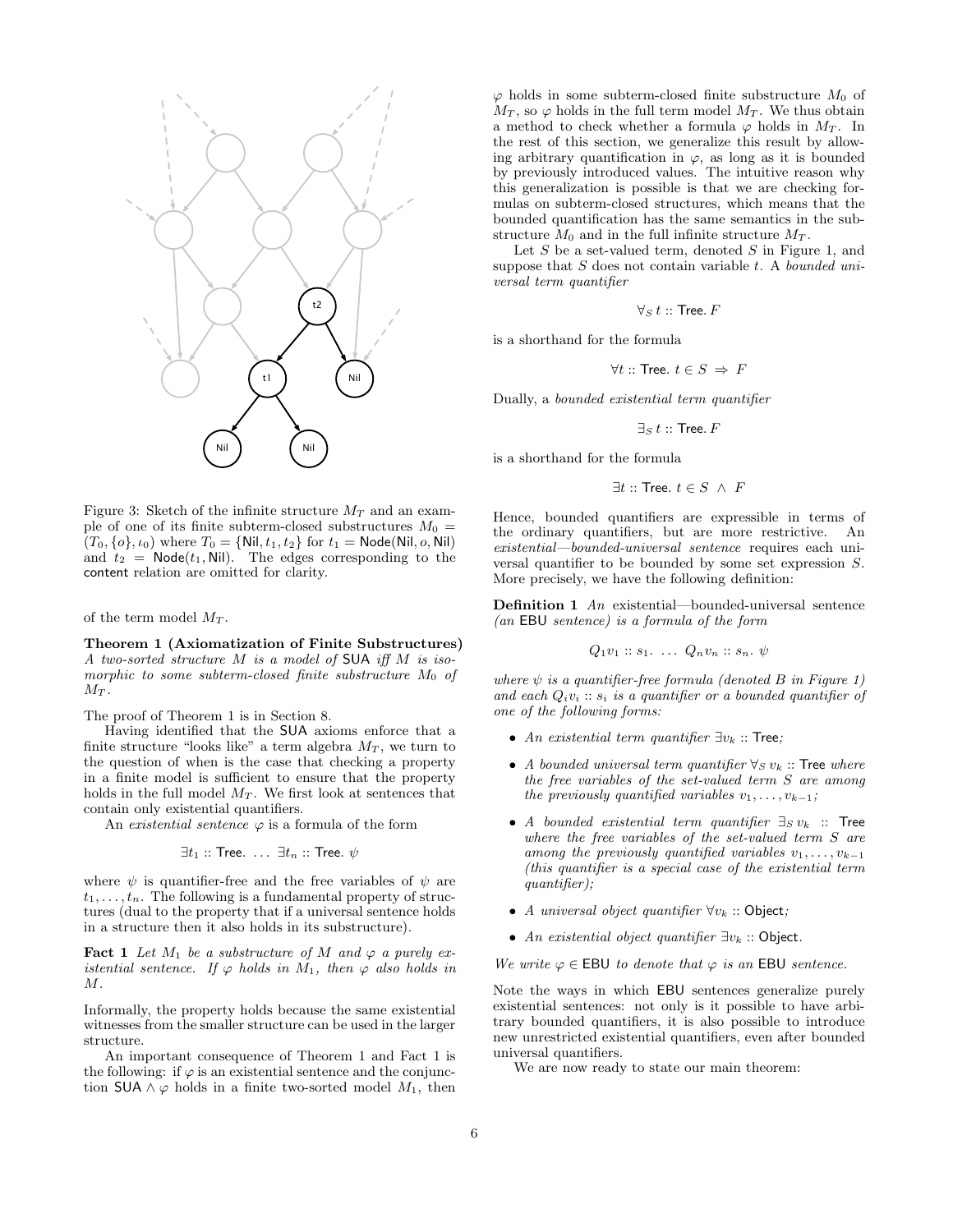```
procedure TermSat
input: \varphi: an EBU sentence
output: if \varphi is true in some term model M_T:
          a finite substructure M_0 of M_T where \varphi holds
         if \varphi is false in all term models M_T:
          no result (infinite loop)
begin
 k := 1;while (true) do
   for each model M_1 = (T, O, \iota) with |T| + |O| = k do
    if (SUA \wedge \varphi) holds in M_1 then return M_1; fi
   end
   k := k + 1;end
```

```
end TermSat.
```
Figure 4: A semidecision procedure for checking satisfiability of EBU sentences in the term model  $M_T$ .

Theorem 2 (Finite Satisfiability Theorem) Let  $\varphi$  be an EBU sentence and  $M_T$  a term model. Then  $\varphi$  holds in  $M_T$  iff it holds in some subterm-closed finite substructure  $M_0$  of  $M_T$ .

The proof of Theorem 2 is in Section 8.

The identification of EBU sentences and the proof that they can be verified on finite models is the main contribution of this paper. In the sequel, we explore some of the consequences of this result.

# 5 Consequences

Given the results of the previous section, we can now answer the question we posed in Section 2. An analysis of an Alloy model in which algebraic datatypes are encoded relationally will yield sound counterexamples so long as the formula being checked is in EBU. A syntactic check for membership in EBU based on Definition 1 is easy to implement. The result extends to bounded model checkers (such as NuSMV [6]) whose analysis consists of finding a model of a formula. The language of formulas for such model checkers could be soundly extended to EBU sentences over algebraic datatypes.

Analysis procedure. The analysis procedure suggested by our result is shown in Figure 4: to check whether an EBU sentence  $\varphi$  holds in  $M_T$ , search for increasingly large finite models of  $\mathsf{SUA} \wedge \varphi$ . The procedure captures the spirit of analyses such as that performed by the Alloy Analyzer [16, 17]; in practice, the search for models would employ pruning and heuristics and would not require an exhaustive enumeration. The correctness and completeness of the procedure follows from the results of this section and is the main result of this paper:

- we can check the condition that a structure is a subterm-closed submodel of  $M_T$  by simply conjoining axioms SUA to  $\varphi$ , thanks to Theorem 1;
- we know that the existence of the returned finite model  $M_1$  implies that  $\varphi$  holds in  $M_T$ , thanks to the  $(\Leftarrow)$ (soundness) direction of Theorem 2;
- we know that if  $\varphi$  holds in model  $M_T$ , then the algorithm will find a finite model  $M_1$  which proves this

fact, thanks to the  $(\Longrightarrow)$  (completeness) direction of Theorem 2.

Closure under boolean operations. Having identified EBU sentences as a useful class of formulas for which the algorithm in Figure 4 is applicable, we next examine the following question. If  $\varphi_1, \varphi_2 \in EBU$ , is there an effectively constructible sentence  $\varphi \in EBU$  such that the following equivalences hold in  $M_T$ :

- $\bullet \varphi \iff (\varphi_1 \wedge \varphi_2)$ •  $\varphi \iff (\varphi_1 \vee \varphi_2)$
- $\varphi \iff (\neg \varphi_1)$
- 
- $\bullet \varphi \iff (\varphi_1 \Rightarrow \varphi_2)$

It turns out that the answer to first two questions is "yes", whereas the answer to the last two questions is "no". In other words, EBU sentences are closed only under positive boolean combinations, but are not closed under negation or implication. We make this claim precise using the following two propositions.

**Proposition 1** Let  $\varphi_1 \equiv BQ_1.F_1$  and  $\varphi_2 \equiv BQ_2.F_2$  be EBU sentences where  $BQ_1$  and  $BQ_2$  denote sequences of quantifiers and bounded quantifiers and where  $F_1, F_2$  are quantifier-free formulas. Let  $BQ'_2.F'_2$  be the result of renaming the variables in  $\varphi_2$  so that they are all distinct from the variables in  $\varphi_1$ . Then

$$
\varphi_1 \land \varphi_2 \iff \text{BQ}_1.\text{BQ}'_2.\text{ } F_1 \land F'_2
$$
  

$$
\varphi_1 \lor \varphi_2 \iff \text{BQ}_1.\text{BQ}'_2.\text{ } F_1 \lor F'_2 \tag{1}
$$

Moreover,  $BQ_1.BQ'_2.F_1 \wedge F'_2$  and  $BQ_1.BQ'_2.F_1 \vee F'_2$  are EBU sentences.

The condition (1) follows from the basic monotonicity property of quantifiers and operations ∧, ∨. The fact that the concatenation of disjoint EBU sequences of quantifiers is again an EBU sequence of quantifiers follows from the definition of EBU sentences.

We next turn to the absence of the closure under negation and implication. We first note that the entire class of EBU sentences is undecidable.

Fact 2 The problem of determining, given an EBU sentence  $\varphi$ , whether  $\varphi$  holds in  $M_T$ , is undecidable.

Fact 2 follows from the fact that the subterm relation is definable in our logic, and from the undecidability result in [39, Section 4], which shows a reduction from the Post correspondence problem to the satisfiability of sentences with existential quantifiers and bounded universal quantifiers.

Fact 2 has two main consequences for this paper. The first consequence is that, from the viewpoint of computability, the semidecision procedure in Figure 4 is as good as we can hope for. The second consequence is the absence of closure under negation and implication, as given by the following proposition.

Proposition 2 There is no effective algorithm that, given a sentence  $\varphi \in EBU$ , constructs a sentence in EBU equivalent to  $\neg \varphi$ . Consequently, there is no such algorithm that constructs a sentence equivalent to  $\varphi \Rightarrow$  false.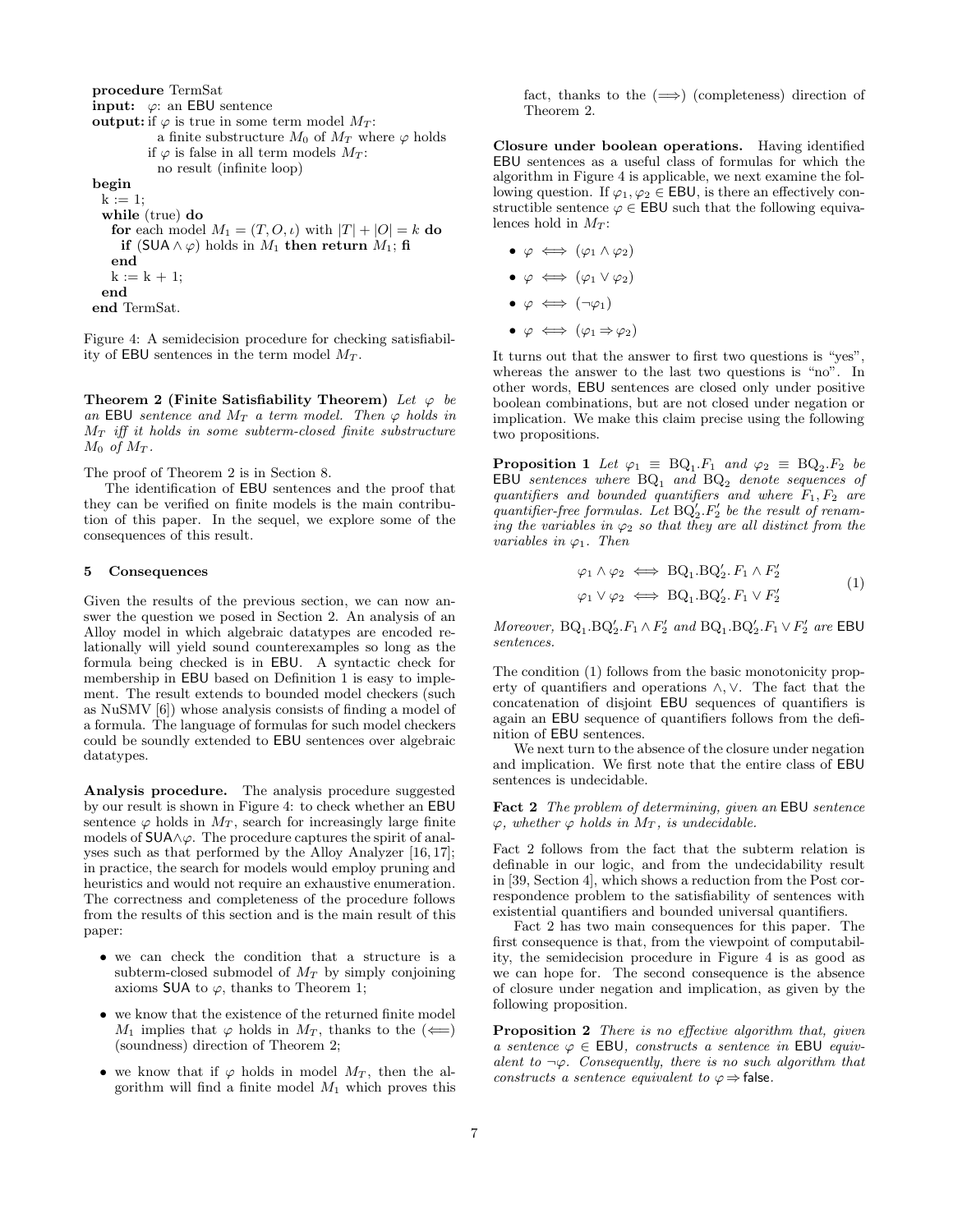The following is an indirect argument for Proposition 2: suppose that there is such an algorithm. Consider any EBU sentence  $\varphi$ . Let  $\bar{\varphi}$  be the sentence computed by the algorithm, so that  $\bar{\varphi}$  is equivalent to  $\varphi$ . Then either  $\varphi$  or  $\bar{\varphi}$  holds in  $M_T$ , so if we run two copies of the procedure in Figure 4 in parallel, one with the input  $\varphi$  and the other one with the input  $\bar{\varphi}$ , then one of the algorithms will eventually terminate and we will conclude that  $\varphi$  is either true or false. This implies that the class of EBU formulas is decidable, contradicting Fact 2.

Arbitrary algebraic datatypes. We have presented our result for binary trees, but it applies to all algebraic datatypes, and, more generally, to any structured data. Indeed, it is easy in relational logic to reason about records and tuples that have an a priory bounded number of components: just introduce a new variable for each component. What the results of this paper imply is that we can also reason about structures, such as binary trees, that do not have an *a priory* bound on their size. It is not difficult to generalize the proofs of Theorem 1 and Theorem 2 to the case of any finite number of mutually recursive algebraic datatypes. Alternatively, we can encode any number of datatypes using binary trees. (Indeed, the experience with programming languages such as LISP [28] is convincing evidence that data structures can be represented using LISPlike lists, which are binary trees.) The idea of representing algebraic datatypes with trees is to replace each constructor application  $C_k(t_1,\ldots,t_n,o_1,\ldots,o_m)$  with an expression

Node( $f_k$ ,  $o_0$ ,  $\textsf{Node}(t_1, o_1, \textsf{Node}(t_2, o_2, \dots \textsf{Node}(t_P, o_P, \textsf{Nil}))$ ...))

where  $f_k$  is a finite tree (of size  $O(\log k)$ ) that encodes the name of the constructor  $C_k$ , where  $P = \max(n, m)$ ,  $t_i = \text{Nil}$ if  $i > n$ , and  $o_i = o_0$  if  $i > m$ . Here  $o_0 \in O$  is some arbitrary fixed object from the set of uninterpreted objects. The corresponding selector relations are similarly definable using quantifier-free formulas in terms of selectors left and right, and so is the subterm relation. Note that, when reasoning about arbitrary algebraic datatypes, we are interested not in all possible trees, but only in the substructure of  $M_T$  which is the image of the embedding. In other words, we would like to ensure that the binary trees that represent the values of variables in formulas are consistent with the type system of the original algebraic datatypes. Luckily, this condition is expressible using our logic with transitive closure. Therefore, it suffices to restrict all quantified variables to the terms that satisfy this condition, and the resulting formula can be checked using the algorithm in Figure 4.

The scope of our result. After realizing that our technique applies to algebraic datatypes, a natural question to ask is: does the technique fundamentally depend on the properties of the structure of algebraic datatypes, such as the uniqueness of left and right relations (as given by the Selectors axiom), the uniqueness of the parent relation node (as given by the Uniqueness axiom), or even the acyclicity (given by the Acyclicity axiom)? When examining this question it is worthwhile to consider two separate questions:

• How do we generalize the notion of subterm-bounded substructures of  $M_T$  to the case of substructures of some other infinite structure  $M_{\infty}$  of interest? (The generalization of Theorem 2.)

Suppose that we are interested in checking constraints over an infinite structure  $M_{\infty}$  with relation symbols  $r_1, \ldots, r_n$ . It turns out that the only essential requirement on the structure  $M_{\infty}$  is that, for some term variable t, the set  $[[{t}].*(r_1 \cup \ldots \cup r_n)]^{M_{\infty},\alpha}$  is finite for each valuation  $\alpha$ . In other words, as long as the set of elements "below" each element of  $M_{\infty}$  is finite, we can use bounded quantification to reduce the truth value of EBU sentences in  $M_{\infty}$  to the satisfiability in finite substructures closed under the "below" relation. In particular, the technique applies to structures that contain shared elements and cycles.

• How do we axiomatize a class of finite structures of interest? (The generalization of Theorem 1.)

From an algorithmic point of view, this question admits a wider spectrum of solutions than just the use of axioms in first-order logic with transitive closure (although the use of axioms may have an advantage in the context of constraint-solving tools). Indeed, given a family of finite structures of interest (in particular, given a family of finite subterm-closed substructures of  $M_{\infty}$ ) we can use any language of computable functions to define an executable test predicate that determines whether a finite structure is isomorphic to one of the finite structures of interest. In other words, we can use an algorithm specialized for a given problem to filter the finite structures of interest. This idea of using "executable predicates" appears in the form of run-time assertions in many programming languages and has found applications in software testing [5, 27].

Because of these generalizations, we expect our result to be applicable to a range of infinite structures.

### 6 Related Work

Constraint-checking tools. Because of its full automation, model checking approaches based on finitization of the problem space are very attractive. These approaches have had great success for control-intensive problems  $[6, 18]$  such as those arising in hardware verification. The complexity of software systems often comes from the data structures that they manipulate, and notations such as UML [35] have been used to describe such constraints. The Alloy notation [16,17] can also be used to describe such constraints; the Alloy Analyzer tool [1] can then search for the structures that satisfy these constraints. Our experience in using the Alloy notation and the analyzer to reason about structured values was the immediate inspiration for this paper. Because it establishes a general correspondence between satisfiability in finite and infinite models, our result is potentially applicable not only to Alloy, but also to tools such as MACE [29], Paradox [7], USE [10], ProB [23], RACER [40], and FaCT [14].

Algebraic datatypes. Our paper uses algebraic datatypes as a well-studied example of unbounded structured values. Algebraic datatypes are the basis of the algebraic approach to formal specification and verification [2, 4, 11, 12]. The use of the list algebraic datatype was pioneered by LISP [28]. User-defined algebraic datatypes go back to ML [31] and are used in variants such as Haskell [3] and Objective Caml [22].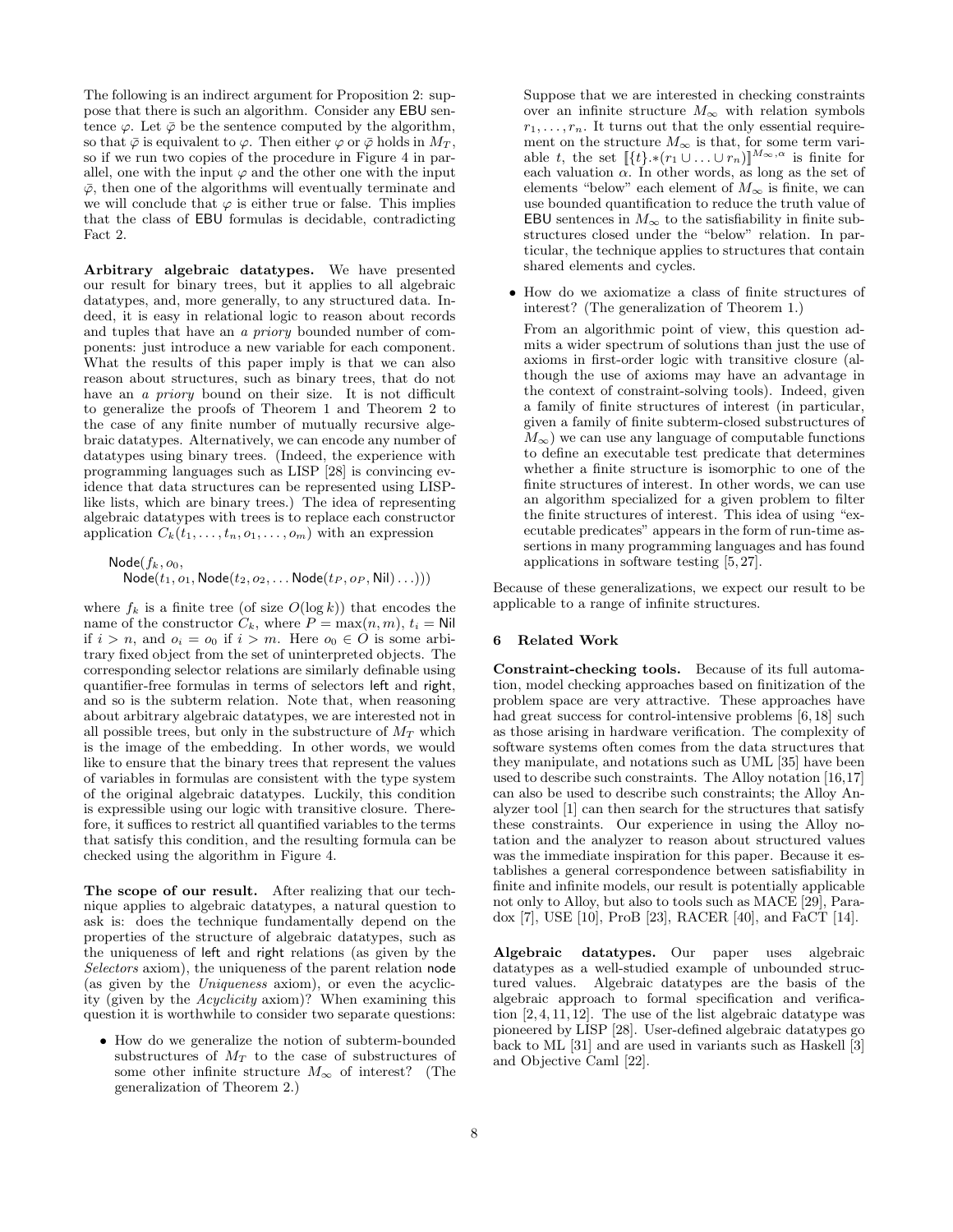Term algebras without transitive closure. The firstorder theory of term algebras is decidable [25, 26, 37]. Because the interpretation of Object is a finite set, omitting the transitive closure from our logic makes formulas decidable even with arbitrary (not only bounded) quantifiers. The complexity of the resulting decision problem is nonelementary [8, 9] with the height of the tower of exponentials linear in the number of quantifier alternations in the formula [42]. More tractable classes of term algebras include the class of quantifier-free formulas [33]. Several decidable extensions of term algebras have been proved decidable [20, 21, 36, 38, 41], mostly using quantifier elimination techniques.

Term algebras with a subterm relation. Adding a subterm relation to the first-order language of term algebras makes the problem substantially more difficult. Indeed, [39] shows that even the satisfiability of formulas with bounded universal quantifiers is undecidable (although the satisfiability of the purely existential fragment with a subterm relation is still decidable). As we noted in Section 5, the undecidability result for algebras with subterms applies to our logic as well, because the subterm relation is expressible using transitive closure. A search for counterexamples is useful even for an undecidable logic (and is, in fact, at least as important as the search for counterexamples in decidable logics), and the results of this paper show how to perform such search for a useful class of formulas.

First-order logic with transitive closure. First-order logic with transitive closure is useful for reasoning about program data structures and has been used not only in Alloy [17], but also in shape analysis tools such as TVLA [24] and PALE [32]. Among the decidable fragments with transitive closure are monadic second-order logic [19,34] and some subclasses of the existential monadic second-order logic of graphs [15].

Complexity and bounded quantification. In their study of lower and upper bounds on the complexity of logical theories, Ferrante and Rackoff [9, Page 30] describe the notion of  $H$ -bounded structures for some function  $H$ , which enables a reduction of general quantifiers to bounded quantifiers. The existence of appropriate such function implies the decidability of the structure, so such  $H$  does not exists for term algebras with subterm relation. Our use of bounded quantification is different: we have syntactically imposed boundedness of universal quantifiers and showed that it implies the ability to use finite structures to reason about certain classes of formulas in infinite structures.

#### 7 Conclusions

The language of sets and relations has proven to be a very powerful notation for modelling a range of structures arising in software design and analysis. Model finding tools have made this approach accessible and practical. So far, model finding tools have been restricted to arbitrarily large, but finite models. However, some useful structures are inherently infinite, in particular the algebraic datatypes such as lists and trees. Such structures are widely used in implementations and models of software, but when we try to apply existing tools to these structures, we are faced, in general, with either ruling out all models (which is sound, but entirely useless), or allowing the possibility that the tool returns unsound, meaningless models that do not apply to the desired infinite structures.

In this paper we have presented a useful and natural class of formulas for which the existence of a finite model reveals the satisfiability of the formula in the infinite structure. For this class of properties, we have proved that it is possible to partially axiomatize the desired structure in such a way that finite models are simply substructures of the desired infinite structure. In this way, concrete feedback from model finding tools can be brought to a range of ubiquitous data structures that would otherwise remain out of their scope.

#### References

- [1] Alloy Analyzer web page. http://alloy.mit.edu/.
- [2] Egidio Astesiano, Michel Bidoit, Hélène Kirchner, Bernd Krieg-Brückner, Peter D. Mosses, Donald Sannella, and Andrzej Tarlecki. Casl: The Common Algebraic Specification Language. TCS, 286(2):153–196, 2002.
- [3] Richard Bird. Introduction to Functional Programming using Haskell. Prentice-Hall, Inc., 2nd edition, 1998.
- [4] Adel Bouhoula, Jean-Pierre Jouannaud, and Jose Meseguer. Specification and proof in membership equational logic. Theoretical Computer Science, 236(1- 2):35–132, 2000.
- [5] Chandrasekhar Boyapati, Sarfraz Khurshid, and Darko Marinov. Korat: Automated testing based on Java predicates. In Proc. International Symposium on Software Testing and Analysis, pages 123–133, July 2002.
- [6] A. Cimatti, E.M. Clarke, F. Giunchiglia, and M. Roveri. NuSMV: a new Symbolic Model Verifier. In N. Halbwachs and D. Peled, editors, Proceedings Eleventh Conference on Computer-Aided Verification (CAV'99), number 1633 in Lecture Notes in Computer Science, pages 495–499, Trento, Italy, July 1999. Springer.
- [7] Koen Claessen and Niklas Sörensson. New techniques that improve MACE-style model finding. In Model Computation, 2003.
- [8] Kevin J. Compton and C. Ward Henson. A uniform method for proving lower bounds on the computational complexity of logical theories. Annals of Pure and Applied Logic,  $48(1)$ :1-79, July 1990.
- [9] Jeanne Ferrante and Charles W. Rackoff. The Computational Complexity of Logical Theories, volume 718 of Lecture Notes in Mathematics. Springer-Verlag, 1979.
- [10] Martin Gogolla, Jörn Bohling, and Mark Richters. Validating UML and OCL models in USE by automatic snapshot generation. Journal on Software and System Modeling, 2005. to appear.
- [11] John V. Guttag. Abstract data types, then and now. In Software Pioneers: Contributions to Software Engineering, pages 442–452. Springer, 2002.
- [12] John V. Guttag, Ellis Horowitz, and David R. Musser. Abstract data types and software validation. Communications of the ACM, 21(12):1048–1064, 1978.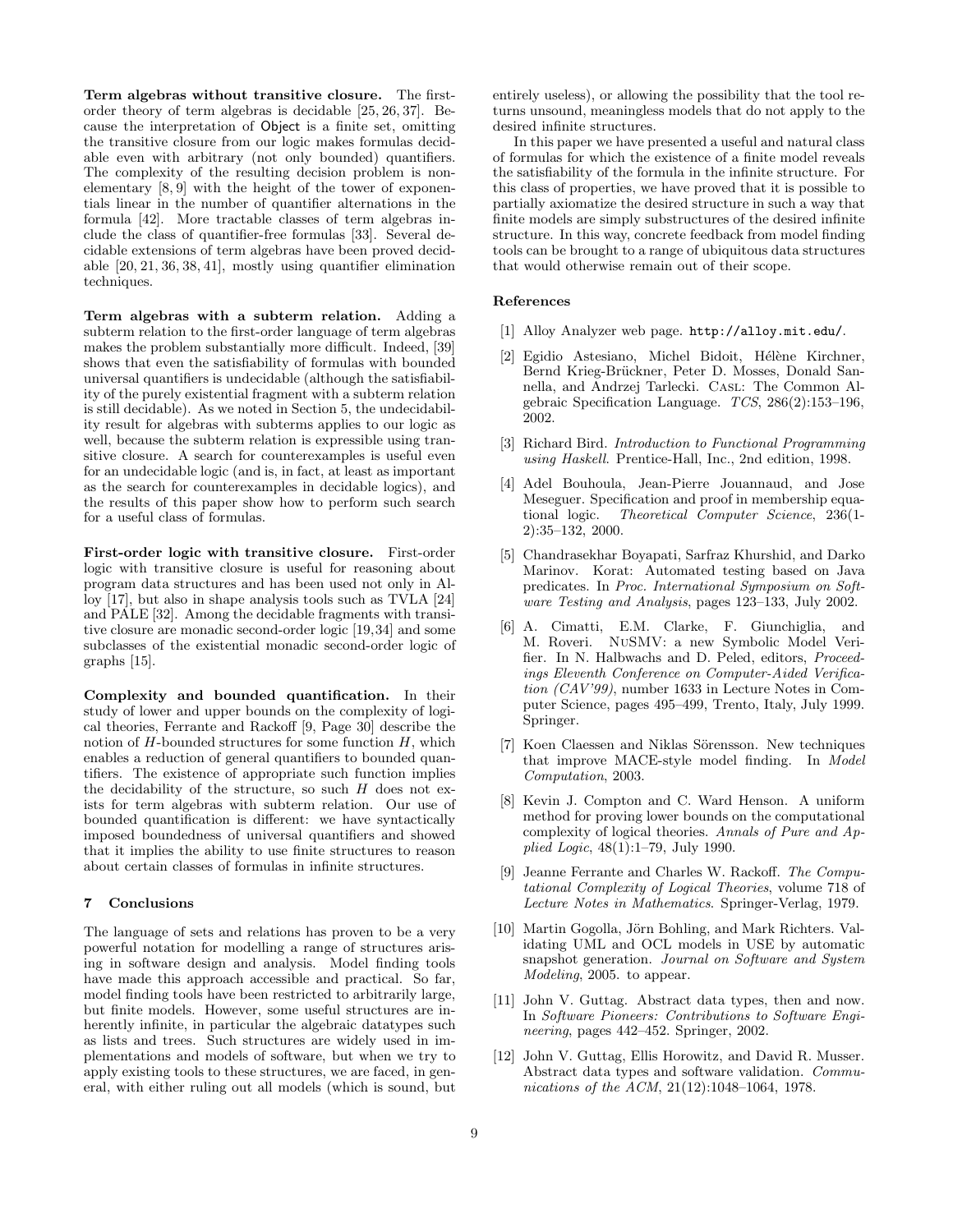- [13] Wilfrid Hodges. *Model Theory*, volume 42 of *Encyclo*pedia of Mathematics and its Applications. Cambridge University Press, 1993.
- [14] I. Horrocks. Using an expressive description logic: FaCT or fiction? In KR'98, pages 636–647, 1998.
- [15] Neil Immerman, Alexander Moshe Rabinovich, Thomas W. Reps, Shmuel Sagiv, and Greta Yorsh. The boundary between decidability and undecidability for transitive-closure logics. In CSL, pages 160–174, 2004.
- [16] Daniel Jackson. Automating first-order relational logic. In Proc. ACM SIGSOFT Conf. Foundations of Software Engineering, 2000.
- [17] Daniel Jackson. Alloy: A lightweight object modelling notation. ACM TOSEM, 11(2):256–290, 2002.
- [18] J.R. Burch, E.M. Clarke, K.L. McMillan, D.L. Dill, and L.J. Hwang. Symbolic Model Checking:  $10^{20}$  States and Beyond. In Proceedings of the Fifth Annual IEEE Symposium on Logic in Computer Science, pages 1– 33, Washington, D.C., 1990. IEEE Computer Society Press.
- [19] Nils Klarlund, Anders Møller, and Michael I. Schwartzbach. MONA implementation secrets. In Proc. 5th International Conference on Implementation and Application of Automata. LNCS, 2000.
- [20] Viktor Kuncak and Martin Rinard. On the theory of structural subtyping. Technical Report 879, Laboratory for Computer Science, Massachusetts Institute of Technology, 2003.
- [21] Viktor Kuncak and Martin Rinard. Structural subtyping of non-recursive types is decidable. In Eighteenth Annual IEEE Symposium on Logic in Computer Science, 2003.
- [22] Xavier Leroy. The Objective Caml system, release 3.08, July 2004.
- [23] Michael Leuschel and Michael J. Butler. ProB: A model checker for B. In FME, pages 855–874, 2003.
- [24] Tal Lev-Ami and Mooly Sagiv. Tvla: A system for implementing static analyses. In Proc. 7th International Static Analysis Symposium, 2000.
- [25] Michael J. Maher. Complete axiomatizations of the algebras of the finite, rational, and infinite trees. Proc. 3rd IEEE LICS, 1988.
- [26] Anatolii Ivanovic Mal'cev. The Metamathematics of Algebraic Systems, volume 66 of Studies in Logic and The Foundations of Mathematics. North Holland, 1971.
- [27] Darko Marinov. Automatic Testing of Software with Structurally Complex Inputs. PhD thesis, MIT, 2005.
- [28] J. McCarthy. Recursive functions of symbolic expressions and their computation by machine, part 1. Comm. A.C.M., 3:184–195, 1960.
- [29] W. McCune. MACE 2.0 Reference Manual and Guide. ArXiv Computer Science e-prints, June 2001.
- [30] Elliott Mendelson. *Introduction to Mathematical Logic*. Chapman & Hall, London, 4th edition, 1997.
- [31] R. Milner, M. Tofte, R. Harper, and D. MacQueen. The Definition of Standard ML (Revised). The MIT Press, Cambridge, Mass., 1997.
- [32] Anders Møller and Michael I. Schwartzbach. The Pointer Assertion Logic Engine. In Proc. ACM PLDI, 2001.
- [33] Derek C. Oppen. Reasoning about recursively defined data structures. Journal of the ACM, 27(3), 1980.
- [34] M. Rabin. Decidability of second-order theories and automata on infinite trees. Trans. Amer. Math. Soc., 141:1–35, 1969.
- [35] James Rumbaugh, Ivar Jacobson, and Grady Booch. The Unified Modelling Language Reference Manual. Addison-Wesley, Reading, Mass., 1999.
- [36] Tatiana Rybina and Andrei Voronkov. A decision procedure for term algebras with queues. ACM Transactions on Computational Logic (TOCL), 2(2):155–181, 2001.
- [37] Thomas Sturm and Volker Weispfenning. Quantifier elimination in term algebras: The case of finite languages. In V. G. Ganzha, E. W. Mayr, and E. V. Vorozhtsov, editors, Computer Algebra in Scientific Computing (CASC), TUM Muenchen, 2002.
- [38] Ralf Treinen. Feature trees over arbitrary structures. In Patrick Blackburn and Maarten de Rijke, editors, Specifying Syntactic Structures, chapter 7, pages 185– 211. CSLI Publications and FoLLI, 1997.
- [39] K. N. Venkataraman. Decidability of the purely existential fragment of the theory of term algebras. Journal of the ACM (JACM), 34(2):492–510, 1987.
- [40] Ralf Möller Volker Haarslev. RACER system description. In IJCAR'01, 2001.
- [41] Ting Zhang, Henny B. Sipma, and Zohar Manna. Decision procedures for recursive data structures with integer constraints. In 2nd IJCAR, volume 3097 of LNCS, pages 157–167, 2004.
- [42] Ting Zhang, Henny B. Sipma, and Zohar Manna. Term algebras with length function and bounded quantifier alternation. In TPHOLs'04, volume LNCS, pages 321– 336, 2004.

# 8 Proofs of Theorems

Theorem 1. A two-sorted structure M is a model of SUA iff M is isomorphic to some subterm-closed finite substructure  $M_0$  of  $M_T$ .

**Proof.** We prove both directions of the equivalence.

 $\leftarrow$ : Suppose that a structure M is isomorphic to a subterm-closed model  $M_0$  of  $M_T$ . Then M satisfies same formulas as  $M_0$ . Therefore, it suffices to verify that  $M_0$ satisfies the SUA axioms Selectors, Uniqueness, Acyclicity. Axioms Uniqueness and Acyclicity hold in  $M_T$ , so they hold in  $M_0$  as well: indeed, a relation that has two values in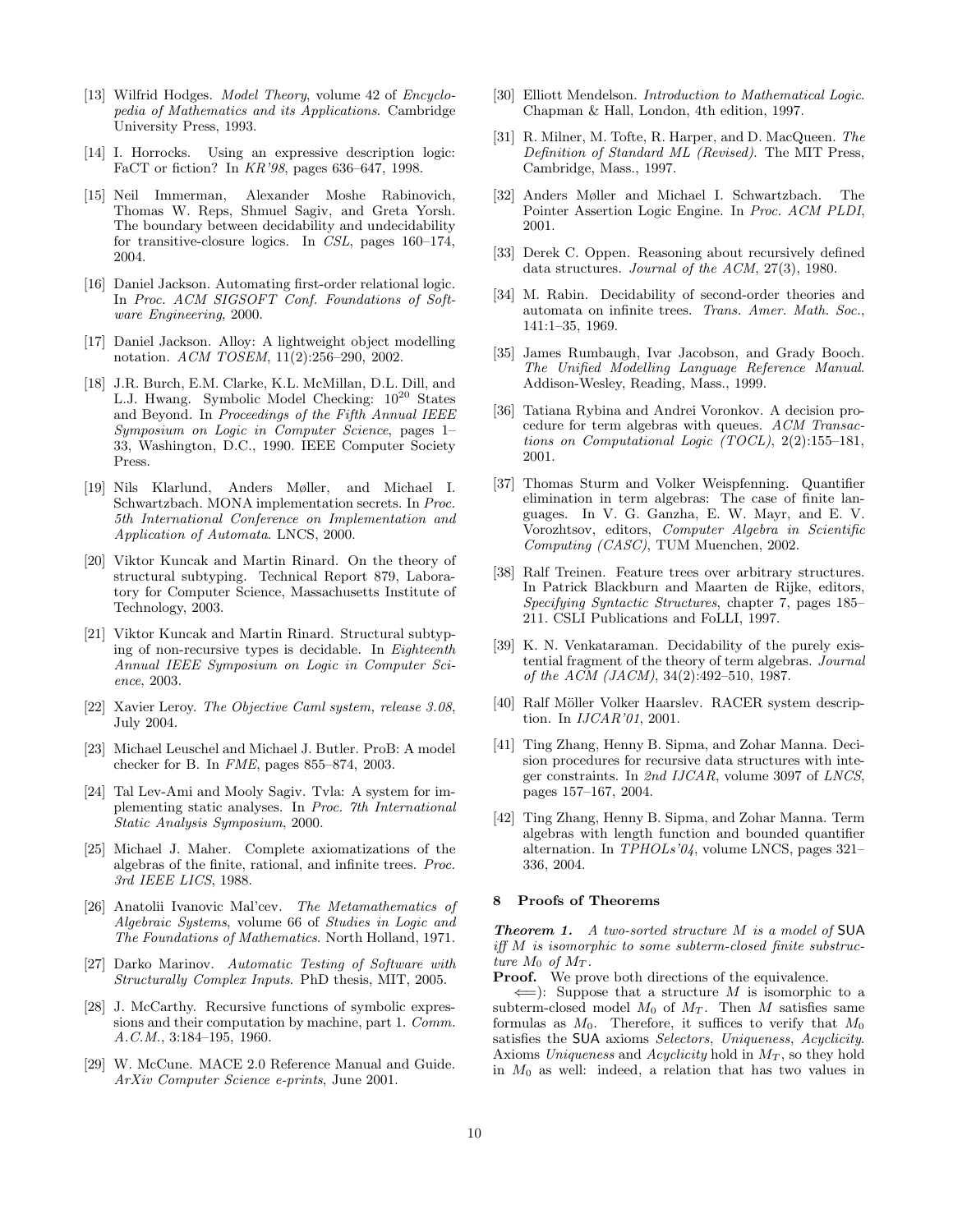a substructure  $M_0$  also has two values in the larger structure  $M_T$ , and a cycle in  $M_0$  is also a cycle in  $M_T$ . Axiom Selectors holds because  $M_0$  is subterm-closed: the components of every non-Nil term t in  $T_0$  are also in  $T_0$ .

 $\implies$ : Suppose that a finite two-sorted structure  $M =$  $(T, O, \iota)$  satisfies SUA axioms. We identify a subterm-closed finite structure  $M_0 = (T_0, O, \iota_0)$  isomorphic to M by establishing a relation  $f \subseteq T \times T_T$  and showing that g is an isomorphism where  $g = f \cup \Delta_0$  and  $\Delta_0$  is the identity relation on  $O$ . We define  $f$  using the following least fixpoint construction. Let  $f_0 = \{(\iota(\text{Nil}), \text{Nil})\}$  and let

$$
f_{i+1} = f_i \cup \{ (t', \text{Node}(t_1, o, t_2)) \in f \mid
$$

$$
(t', t'_1) \in \iota(\text{left}), (t', t'_2) \in \iota(\text{right}),
$$

$$
(t', o) \in \iota(\text{content}),
$$

$$
(t'_1, t_1), (t'_2, t_2) \in f_i \}
$$

Then define  $f = \bigcup_{i>0} f_i$ . In other words, we map  $\iota(\text{Nil})$  to Nil and we extend the relation by following parent relation in both  $M$  and  $M_0$ .

We next define a measure on the elements of structures M and  $M_0$ . Consider first an element  $t \in T$  of structure M and consider any sequence of elements  $t_0, t_1, \ldots$  such that  $t_0 = t$  and  $(t_i, t_{i+1}) \in \iota(\text{left}) \cup \iota(\text{right})$ . Because M satisfies Acyclicity and  $T$  is finite, the sequence is finite. Moreover, because of the axiom Selectors, the sequence terminates at the element  $\iota(\text{Nil})$ . For each element t, let  $d(t)$  be the maximum of the lengths of all such sequences. We correspondingly define  $d(t)$  for  $t \in T_T$  of the structure  $M_0$ .

We then prove by induction on  $i$  the conjunction of the following properties:

- P1) dom $(f_i) = \{t' \in T \mid d(t') \leq i\}$
- P2) each relation  $g_i = f_i \cup \Delta_O$  is a partial isomorphism, that is, that  $g_i$  is an isomorphism between structures induced by the domain of  $g_i$  (denoted  $\mathsf{dom}(g_i)$ ) and the range of  $g_i$  (denoted ran( $g_i$ ));

Base case.  $g_0$  is trivially a partial isomorphism because  $dom(r) = \iota(Nil)$  and ran $(r) = Nil = \iota_0(Nil)$ , so P1 holds. Moreover, from *Selectors* it follows that if  $d(t) = 0$  then  $u(t) =$  Nil, so P1 and P2 also hold.

Inductive step. Suppose that  $g_i$  satisfies P1 and P2; we show that  $g_{i+1}$  satisfies these properties as well.

• P1. Let  $t' \in \text{dom}(f_{i+1})$ . By definition of  $f_{i+1}$ , there exist  $t'_1, t'_2 \in \text{dom}(f_i)$  such that  $(t', t'_1) \in \iota(\text{left})$  and  $(t', t'_2) \in \iota(\text{right}).$  By inductive hypothesis,  $d(t'_1) \leq i$ and  $d(t'_2) \leq i$ . By axiom Selectors, there are no elements x of T other than  $t_1', t_2'$  such that  $(t, x) \in \iota(\mathsf{left}) \cup$  $\iota$ (right). Therefore,  $d(t) \leq 1 + \max(d(t'_1), d(t'_1)) \leq i+1$ . Conversely, let  $t' \in T$  be such that  $d(t') \leq i+1$ . If  $d(t') \leq i$  then  $t' \in \mathsf{dom}(f_i) \subseteq \mathsf{dom}(f_{i+1}),$  so let  $d(t') = i + 1$ . Then  $t' \neq$  Nil so by Selectors there exist unique elements  $t'_1, t'_2 \in T$  and  $o \in O$  such that  $(t', t'_1) \in$  $u(\textsf{left}), (t', t'_2) \in \iota(\textsf{right}) \text{ and } (t', o) \in \iota(\textsf{content}).$  Because  $1 + \max(d(t'_1), d(t'_1)) = d(t) \leq i + 1$ , we have  $d(t'_1) \leq i$  and  $d(t'_2) \leq i$ . By induction hypothesis,  $t'_1, t'_2 \in \text{dom}(f_i)$ . Again by induction hypothesis,  $f_i$  is a partial isomorphism, so there exist terms  $t_1, t_2 \in T_T$ such that  $(t'_1, t_1) \in f_i$  and  $(t'_2, t_2) \in f_i$ . By definition of  $f_{i+1}$  we have  $(t', \textsf{Node}(t_1, o, t_2)) \in f_{i+1}$ , so  $t' \in \textsf{dom}(\widetilde{f}_{i+1}).$ 

- P2, functionality. For  $t' \in \text{dom}(f_i)$  the property follows by inductive hypothesis, because  $f_{i+1}$  does not add new values to elements that are already in  $f_i$ . So let  $(t',t), (t',\bar{t}) \in f_{i+1} \setminus f_i$ . Then for both  $(t',t)$  and  $(t',t)$ there are elements  $t'_1, t'_2 \in T$  such that  $(t', t'_1) \in \iota(\text{left})$ and  $(t', t'_2) \in \iota(\text{right})$ , and by *Selectors* these elements are unique. Moreover, by induction hypothesis,  $f_i$  is functional, so  $t_1', t_2'$  are related via  $f_i$  to unique elements  $t_1, t_2 \in T_T$ . Therefore, Node $(t_1, o, t_2)$  is the unique element t such that  $(t', t) \in f_{i+1}$ .
- P2, injectivity. By definition of  $f_{i+1}$ , there is exactly one element t with the property  $(t, Nil) \in f_{i+1}$ , namely  $\iota$ (Nil). Hence, injectivity can be violated only on non-Nil terms. Consider  $t = \text{Node}(t_1, o, t_2) \in \text{ran}(f_{i+1})$ . A tuple  $(t', t)$  is in  $f_{i+1}$  only if there are some  $t'_1, t'_2 \in T$ such that  $(t'_1, t_1), (t'_2, t_2) \in f_i, (t', t'_1) \in \iota(\mathsf{left}),$  and  $(t', t'_2) \in \iota(\text{right}).$  By induction hypothesis, such  $t'_1, t'_2$ are unique because  $f_i$  is a partial isomorphism. Finally, by Uniqueness, there is at most one  $\hat{t}'$  such that  $(t', t'_1) \in \iota(\text{left})$  and  $(t', t'_2) \in \iota(\text{right})$ , so t' is unique.
- P2, Nil preservation. Clearly  $(\iota(Nil), Nil) \in f_0 \subseteq f_{i+1}$ , so interpretation of Nil is mapped to the interpretation of Nil.
- P2, left preservation. Let  $(t',t), (t'_1, t_1) \in f_{i+1}$ . We show that  $(t', t'_1) \in \iota(\text{left})$  iff  $(t, t_1) \in \iota_0(\text{left})$ . If  $t', t'_1 \in$  $\mathsf{dom}(f_i)$ , the property holds by induction hypothesis, so suppose that  $t' \notin \text{dom}(f_i)$  or  $t'_1 \notin \text{dom}(f_i)$ .

Suppose first  $(t', t'_1) \in \iota(\mathsf{left})$ . Then  $t' \in \mathsf{dom}(f_{i+1} \setminus f_i)$ so by definition of  $f_{i+1}$  there exists  $o \in O, t_1 \in T$  and  $\bar{t}_1, \bar{t}_2 \in T_T$  such that  $(t', \bar{t}'_1) \in \iota(\mathsf{left}), (\bar{t}'_1, \bar{t}_1) \in f_i$ , and  $(t^{\prime}, \text{Node}(\bar{t}_1, o, \bar{t}_2) \in f_{i+1}$ . By axiom *Selectors*,  $\bar{t}_1^{\prime} = t_1^{\prime}$ , so  $(t'_1, \bar{t}_1) \in f_i$ . We have shown above that  $f_{i+1}$  is functional, so  $\bar{t}_1 = t_1$ . Furthermore,  $t = \textsf{Node}(t_1, o, \bar{t}_2)$ . By definition of  $\iota_T$ ,  $(t, t_1) \in \iota_T$  (left), as desired.

Conversely, suppose that  $(t, t_1) \in \iota_T(\text{left})$ . By definition of  $\iota_T$ , this means there are  $o \in O$  and  $t_2 \in T_T$  such that  $t = \text{Node}(t_1, o, t_2)$ . By definition of  $f_{i+1}$ , there are  $\bar{t}', \bar{t}'_1 \in T$  such that  $(\bar{t}', t) \in f_{i+1}, (\bar{t}'_1, t_1) \in f_{i+1}$  and  $(\bar{t}', \bar{t}'_1) \in \iota(\text{left})$ . We have shown that  $f_{i+1}$  is injective, so  $\bar{t}' = t'$  and  $\bar{t}'_1 = t'_1$ . Hence, we have  $(t', t'_1) \in \iota(\text{left}),$ as desired.

• P2, right preservation. Analogous to the previous case.

This completes the inductive step. Given that properties hold for all i, let  $n = \max\{d(t') | t' \in T\}$ . Then  $\text{dom}(f_n) =$ T and  $g_{n+1} = g_n$ , so  $g = g_n$ . Let  $M_0 = (T_0, O, \iota_0)$  where  $T_0 = \text{ran}(f_n)$  and  $\iota_0(\text{content}) = \{(t,o) \mid \exists t' \in T \ldotp (t',o) \in T \}$  $\iota$ (content)}. Then g is a bijection  $T\cup O \to T_0\cup O$ , it preserves left and right because  $f_n$  does, and it preserves content by construction. Therefore,  $M_0$  is the desired model and g is the desired isomorphism.

**Theorem 2.** Let  $\varphi$  be an EBU sentence and  $M_T$  a term model. Then  $\varphi$  holds in  $M_T$  iff it holds in some subtermclosed finite substructure  $M_0$  of  $M_T$ .

**Proof.** We prove both directions of the equivalence.

 $\leftarrow$ ) : Suppose that  $\varphi$  holds in a subterm-closed finite substructure  $M_0 = (T_0, O, \iota_0)$  of  $M_T = (T_T, O, \iota_T)$ . When evaluating  $\varphi$  in  $M_T$ , for any witness for an existential quantifier we can pick the same witness in  $M_T$  as in  $M_0$ , because  $T_0 \subseteq T_T$ . Moreover, regardless whether they are interpreted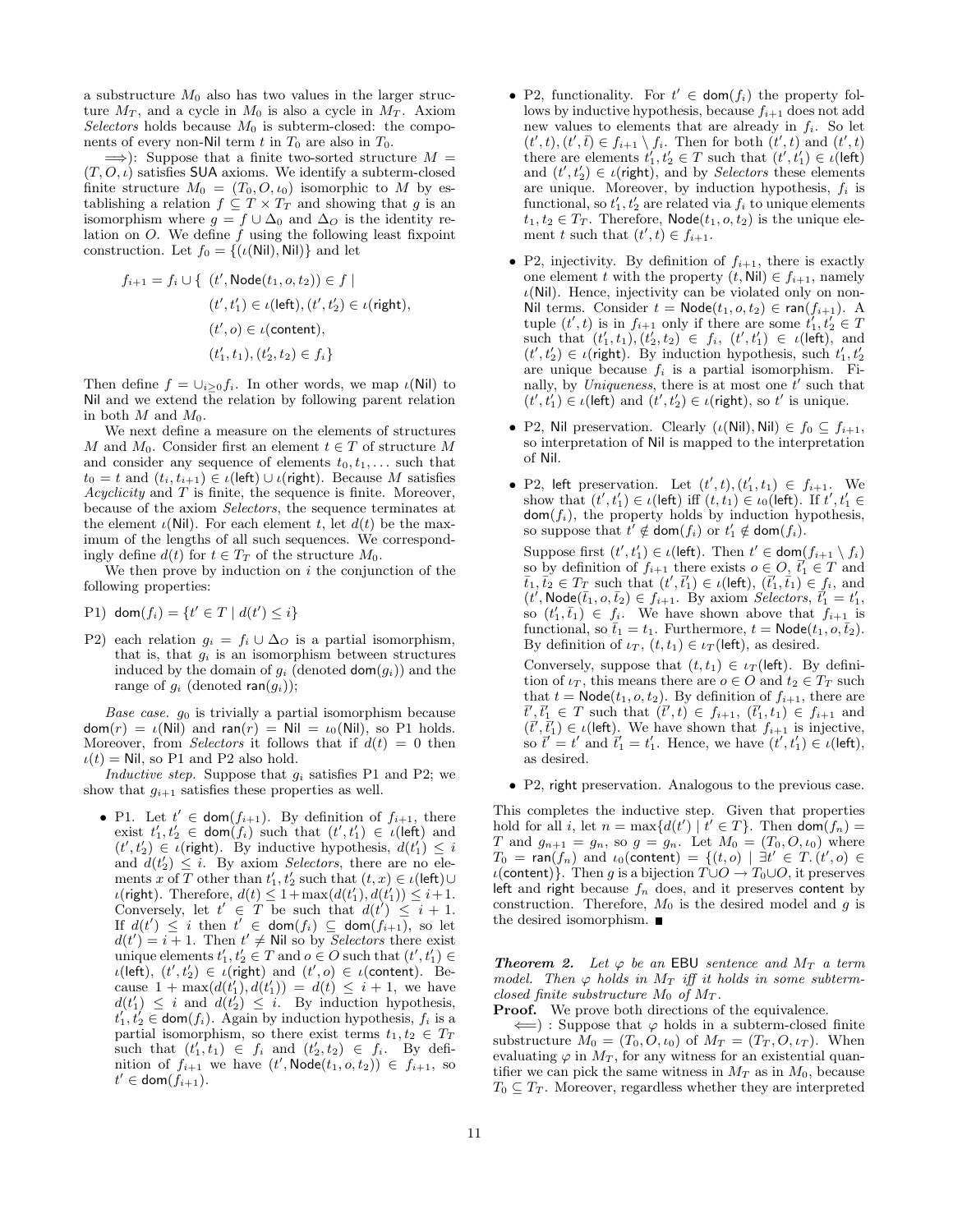in  $M_0$  or  $M_T$ , the universal quantifiers range only over elements of  $T_0$ , so they still hold in  $M_0$ . We next make this argument more precise.

Observe the following properties of set-valued and relation-valued terms in our language, for every structure M and every valuation  $\alpha$ :

• if  $R$  is a relation-valued expression, then

$$
\llbracket R \rrbracket^{M,\alpha} \subseteq \llbracket * (\mathsf{left} \cup \mathsf{right}) \rrbracket^{M,\alpha} \tag{2}
$$

• if S is a set-valued term with free variables  $x_1, \ldots, x_n$ on which  $\alpha$  is defined, then

$$
[\![S]\!]^{M,\alpha} \subseteq [\![\{x_1,\ldots,x_n\}.\ast(\mathsf{left}\cup\mathsf{right})]\!]^{M,\alpha} \qquad (3)
$$

These properties follow by induction on the size of the expressions R and S.

Note also that  $M_0$  is a substructure of  $M_T$ , so by induction on size of  $R$  and  $S$  we have

$$
\begin{aligned} \llbracket R \rrbracket^{M_0} &= \llbracket R \rrbracket^{M_T} \cap T_0^2 \\ \llbracket S \rrbracket^{M_0} &= \llbracket S \rrbracket^{M_T} \cap T_0^2 \end{aligned} \tag{4}
$$

In this inductive proof, the interesting case is showing (after applying the induction hypothesis)

$$
([R_1]^{M_T} \cap T_0^2) \circ ([R_2]^{M_T} \cap T_0^2) = ([R_1]^{M_T} \circ [R_2]^{M_T}) \cap T_0^2
$$

The  $\subseteq$  inclusion holds by definition of the relation composition  $\circ$ , whereas the  $\supseteq$  inclusion follows from (2) and the fact that  $M_0$  is subterm closed.

We next show that the truth-value of a quantifier-free formula F is the same in  $M_0$  and  $M_T$  when the free variables of  $F$  are interpreted in  $T_0$ . We show by induction on the structure of formula  $F$  the following claim:

For all  $\alpha$  : Vars  $\rightarrow T_0 \cup O$ ,

$$
\llbracket F \rrbracket^{M_0, \alpha} = \llbracket F \rrbracket^{M_T, \alpha}.
$$
 (5)

Indeed, (5) holds for atomic formulas by condition (4) and the assumption that  $\alpha(x) \in T_0 \cup O$ . Moreover, this property is preserved by propositional combinations, so it holds for all boolean combinations.

Finally, given an EBU sentence  $\varphi$ , we prove the following relationship for all quantified subformulas  $F$  of  $\varphi$ : for all  $\alpha: \mathsf{Vars} \to T_0 \cup O, \, \llbracket F \rrbracket^{M_0, \alpha} \text{ implies } \llbracket F \rrbracket^{M_T, \alpha} = \mathsf{true}.$ 

The base case corresponds to the previously proved case of quantifier-free formulas. We show that the condition is preserved under existential quantifiers, bounded universal quantifiers, and quantifiers over the finite set O. So suppose that  $\llbracket F \rrbracket^{M_0,\alpha}$  implies  $\llbracket F \rrbracket^{M_T,\alpha}$  for all  $\alpha:$  Vars  $\rightarrow T_0 \cup \tilde{O}$  and suppose that  $\alpha: \mathsf{Vars} \to T_0 \cup O$  and  $\llbracket F_1 \rrbracket^{M_0, \alpha}$ .

- Let  $F_1 \equiv \exists v_t$  :: Tree. F. Then there exists  $t \in T_0$  such that  $[[F]^{M_0,\alpha'}$  where  $\alpha = \alpha'[v_t := t]$ . By induction hypothesis  $[[F]]^{M_T,\alpha'} =$  true, so  $[[F_1]]^{M_T,\alpha} =$  true.
- Let  $F_1 \equiv \forall_S v_t$  :: Tree. F for some set expression S. Then  $\llbracket F \rrbracket^{M_0, \alpha[v_t:=t]} = \text{true}$  for each  $t \in \llbracket S \rrbracket^{M_0, \alpha}$ . From (3), (4),  $\alpha$  : Vars  $\rightarrow T_0 \cup O$ , and the fact that  $M_0$  is subterm-closed, we conclude  $\llbracket S \rrbracket^{M_T,\alpha} = \llbracket S \rrbracket^{M_0,\alpha} \subseteq T_0$ . Consider arbitrary  $t \in [S]^{M_T, \alpha}$ . Then  $t \in [S]^{M_0, \alpha}$ , so  $\llbracket F \rrbracket^{M_0, \alpha[v_t:=t]}$  = true. Because  $t \in T_0$ , by induction hypothesis  $[F]^{M_T, \alpha[v_t:=t]}$  = true. This proves  $[[F_1]^{M_T,\alpha} =$  true.

• The cases  $F_1 \equiv \exists v_o$  :: Object. F and  $F_1 \equiv \forall v_o$  :: Object.  $F$  are straightforward because the quantifiers are monotonic and the structures  $M_T$  and  $M_0$  have the same domain of uninterpreted objects O.

This completes the proof of one direction of our statement. Note that we have not relied on the fact that  $M_T$  is full term model. In fact, this direction still holds for  $M_0$  and  $M_1$ where  $M_0$  is a substructure of  $M_1$  and  $M_1$  is a substructure of  $M_T$ : if the EBU sentence holds in  $M_0$ , then it also holds in the larger substructure  $M_1$ . We will use this generalization in the proof of the converse direction.

 $\implies$ ) : Let  $\varphi$  be **EBU** sentence. We prove by induction that for all subformulas  $F$  of  $\varphi$  the following holds: for each  $\alpha$  : Vars  $\rightarrow$   $T_T$ , if  $[F]^{M_T,\alpha}$  = true, then there exists a finite subterm-closed model  $M_0$  and a valuation  $\alpha_0$  such that  $\alpha_0(x_i) = \alpha(x_i)$  for each variable  $x_i$  free in F, such that  $\llbracket F \rrbracket^{M_0, \alpha_0} =$  true. The proof of this claim is by induction on the number of quantifiers in  $F$ .

For the base case, assume that  $F$  is quantifier-free, and let  $x_1, \ldots, x_n$  be the variables of F. Then let  $T_0 =$  $\llbracket \{x_1, \ldots, x_n\} \cdot \text{left} \cup \text{right} \rrbracket^{M_T, \alpha}$  and let  $M_0$  be the substructure of  $M_T$  induced by  $T_0$ . Let  $\alpha_0(x_i) = \alpha(x_i)$  for  $1 \leq i \leq n$  and let  $\alpha_0(v) = \alpha(x_1)$  for  $v \notin \{x_1, \ldots, x_n\}$ . Then  $\alpha_0$  : Vars  $\rightarrow T_0 \cup O$ , so by (5) we have  $\llbracket F \rrbracket^{M_0, \alpha_0}$ ; we have thus identified the desired  $M_0$  and  $\alpha_0$ .

For the inductive step, assume that claim holds for formula  $F$ , we prove that it holds for  $F_1$  which is the result of quantifying F. Suppose that  $[[F_1]^{M_T,\alpha}$  holds. We consider several cases.

- $F_1 \equiv \exists v_t$  :: Tree. F. Then there exists  $t \in T_T$  such that  $\llbracket F \rrbracket^{M_T, \alpha'}$  where  $\alpha' = \alpha[v_t := t]$ . By induction hypothesis, there exists  $\alpha_0$  that agrees with  $\alpha'$  on free variables of  $F$  and a finite subterm-closed model  $M_0$ such that  $[$ F $]^{M_0,\alpha_0}$ . This means that  $[$ F\_1 $]^{M_0,\alpha_0}$ , and  $\alpha_0$  certainly agrees with  $\alpha$  on the variables free in  $F_1$ .
- $F_1 \equiv \forall_S v_t$  :: Tree. F. Let  $\bar{S} = [S]^{M_T,\alpha}$ . Assume first  $\overline{S} \neq \emptyset$ . Then for each  $t \in \overline{S}$ , if  $\alpha(t) = \alpha[v_t := t]$ , then  $\llbracket F \rrbracket^{M_T, \alpha(t)}$ , so by induction hypothesis there exists a model  $M_0(t) = (T_0(t), O, \iota_0(t))$  and a valuation  $\alpha_0(t)$ such that  $[F]^{M_0(t),\alpha_0(t)}$ , and  $\alpha_0(t)$  agrees with  $\alpha(t)$  on the free variables of  $F$ . Then let

$$
T'_0 = \bar{S} \cup \bigcup_{t \in \bar{S}} T_0(t)
$$

Let  $T_0$  be the subterm closure of  $T'_0$ , given by  $T_0 = T_0 \cup$  $\{t \mid \exists t' \in T'_0. \ (\underline{t}', t) \in [\text{subterm}]^{M_T, \alpha} \}.$  The union  $T'_0$  is finite because  $\overline{S}$  is finite, and each  $T_0(t)$  is finite. Therefore, the subterm closure  $T_0$  is finite, so there exists a finite subterm-closed structure  $M_0 = (T_0, O, \iota_0)$ . By the generalized version of the  $(\Longrightarrow)$  direction, because  $M_0(t)$  is a substructure of  $M_0$ , we have that  $\llbracket F \rrbracket^{M_0, \alpha_0(t)}$ for each  $t \in \overline{S}$ . Because we have  $\llbracket S \rrbracket^{M_0, \alpha} = \overline{S}$  we conclude  $[[F_1]]^{M_0, \alpha_0(t_1)}$  where  $t_1 \in \overline{S}$  is arbitrary.

Next, consider the special case  $\bar{S} = \emptyset$ . Let

$$
T_0 = [[x_1, \ldots, x_n] \cdot \star (\mathsf{left} \cup \mathsf{right})]^{M_T, \alpha},
$$

where  $x_1, \ldots, x_n$  are the free variables of S, and consider the corresponding model  $M_0 = (T_0, O, \iota_0)$ . Then  $\llbracket S \rrbracket^{M_0, \alpha} = \emptyset$ , so  $\llbracket F_1 \rrbracket^{M_0, \alpha}$ .